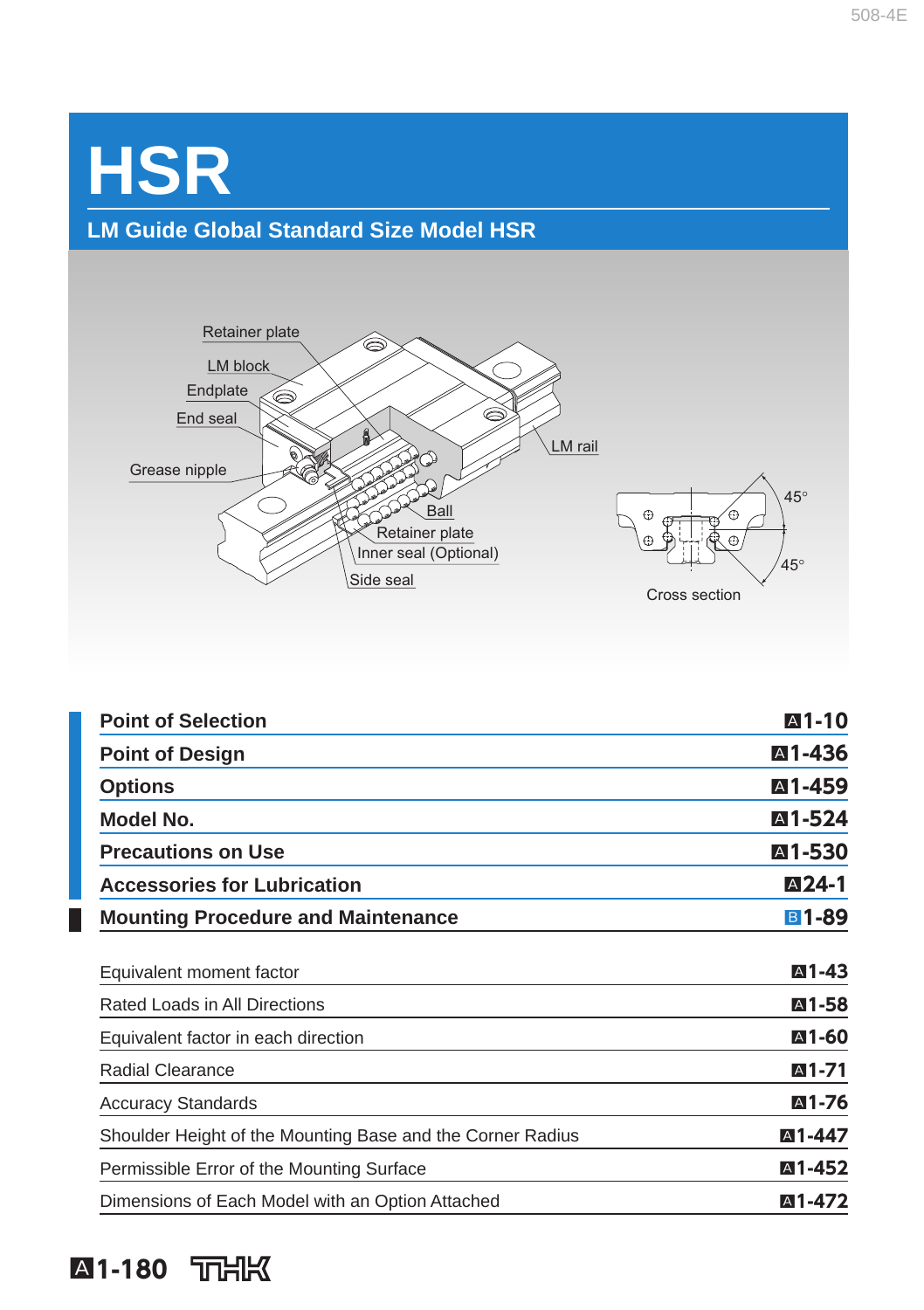**LM Guide** 

### **Structure and Features**

Balls roll in four rows of raceways precision-ground on an LM rail and an LM block, and endplates incorporated in the LM block allow the balls to circulate.

Since retainer plates hold the balls, they do not fall off even if the LM rail is pulled out (except models HSR 8, 10 and 12).

Each row of balls is placed at a contact angle of 45° so that the rated loads applied to the LM block are uniform in the four directions (radial, reverse radial and lateral directions), enabling the LM Guide to be used in all orientations. In addition, the LM block can receive a well-balanced preload, increasing the rigidity in the four directions while maintaining a constant, low friction coefficient. With the low sectional height and the high rigidity design of the LM block, this model achieves highly accurate and stable straight motion.

### [**4-way Equal Load**]

Each row of balls is placed at a contact angle of  $45^{\circ}$  so that the rated loads applied to the LM block are uniform in the four directions (radial, reverse radial and lateral directions), enabling the LM Guide to be used in all orientations and in extensive applications.

### [**High Rigidity Type**]

Since balls are arranged in four rows in a well-balanced manner, a large preload can be applied and the rigidity in four directions can easily be increased.

### [**Self-adjustment Capability**]

The self-adjustment capability through front-to-front configuration of THK's unique circular-arc grooves (DF set) enables a mounting error to be absorbed even under a preload, thus to achieve highly accurate, smooth straight motion.

### [**High Durability**]

Even under a preload or excessive biased load, differential slip of balls does not occur. As a result, smooth motion, high wear resistance, and long-term maintenance of accuracy are achieved.

### [**Stainless Steel Type also Available**]

A special type which LM block, LM rail and balls are made of stainless steel is also available.

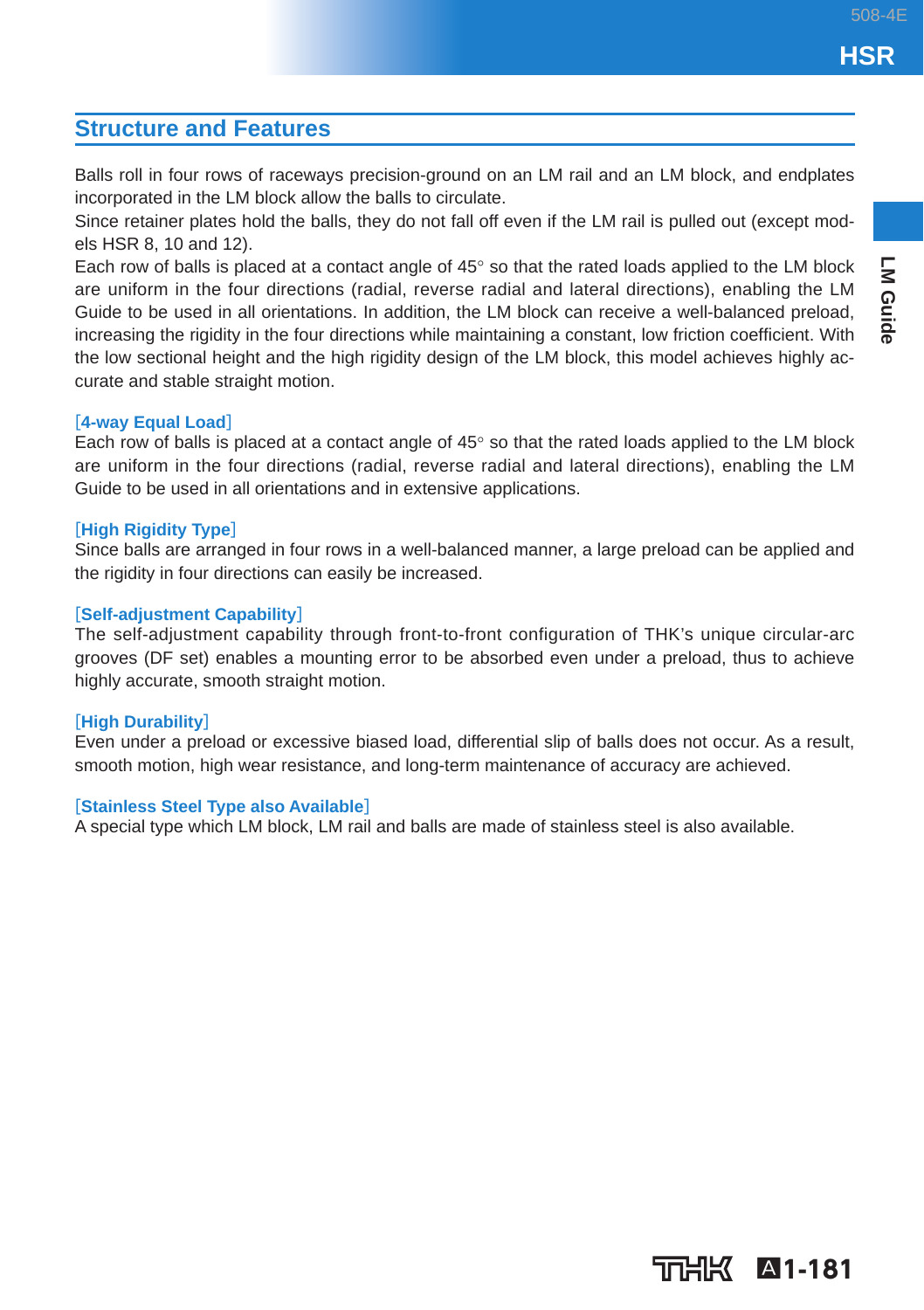### **Types**

The flange of its LM block has tapped holes.

**Model HSR-A** Specification Table⇒M1-186



The flange of the LM block has through holes. Used in places where the table cannot have through holes for mounting bolts.

**Model HSR-B** Specification Table⇒M1-188



Having a smaller LM block width (W) and tapped holes, this model is optimal for compact design.

**Model HSR-R** Specification Table⇒M1-192

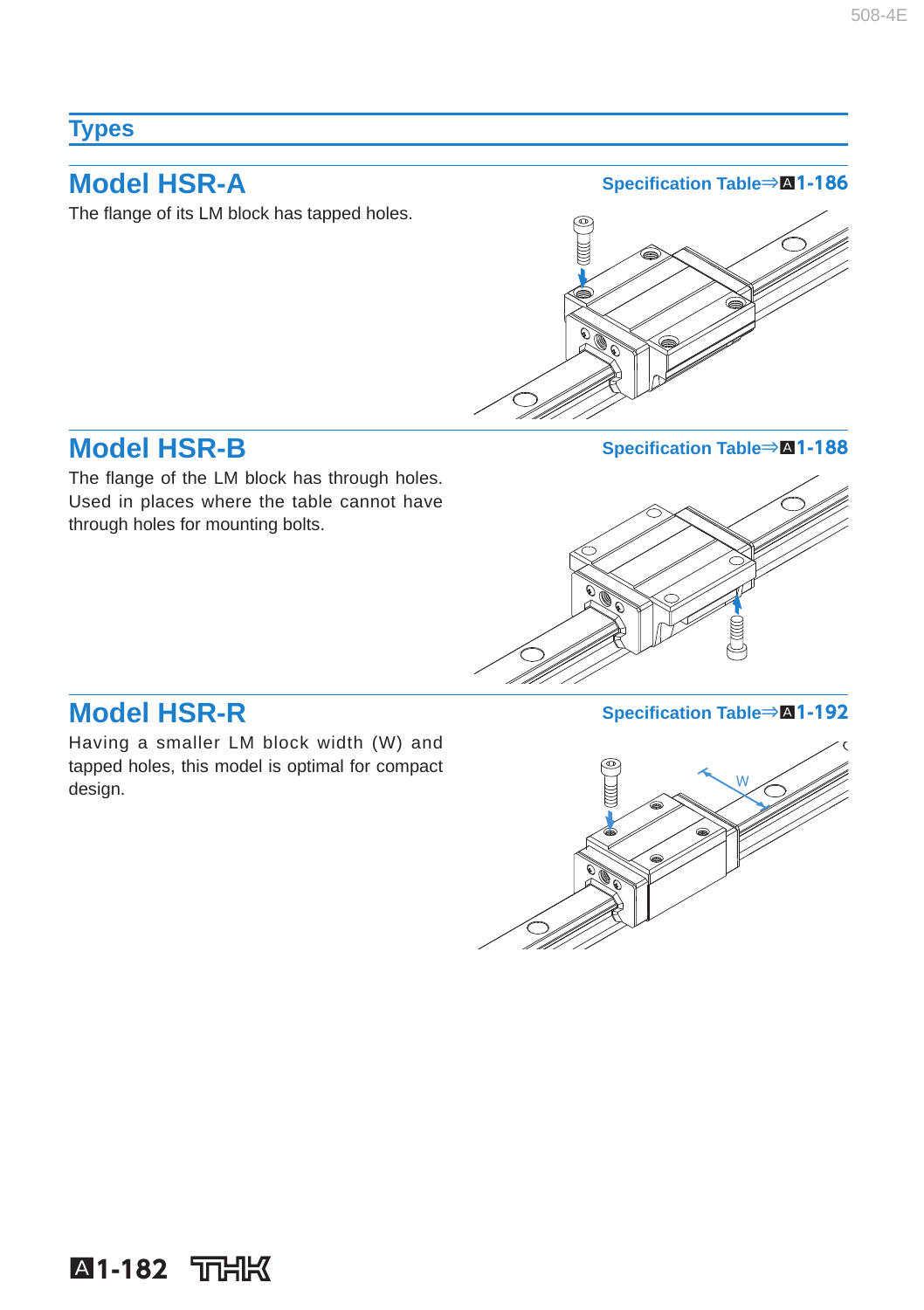## **Model HSR-YR** Specification Table⇒A1-194

When using two units of LM Guide facing each other, the previous model required much time in machining the table and had difficulty achieving the desired accuracy and adjusting the clearance. Since model HSR-YR has tapped holes on the side of the LM block, a simpler structure is gained and reduced man-hour and increase in accuracy can be achieved.







The LM block has the same cross-sectional shape as model HSR-A, but has a longer overall LM block length (L) and a greater rated load.



Fig.1 Conventional Structure Fig.2 Mounting Structure for Model HSR-YR

### **Model HSR-LA** Specification Table⇒M1-186



The LM block has the same cross-sectional shape as model HSR-B, but has a longer overall LM block length (L) and a greater rated load.

**Model HSR-LB** Specification Table⇒M1-188



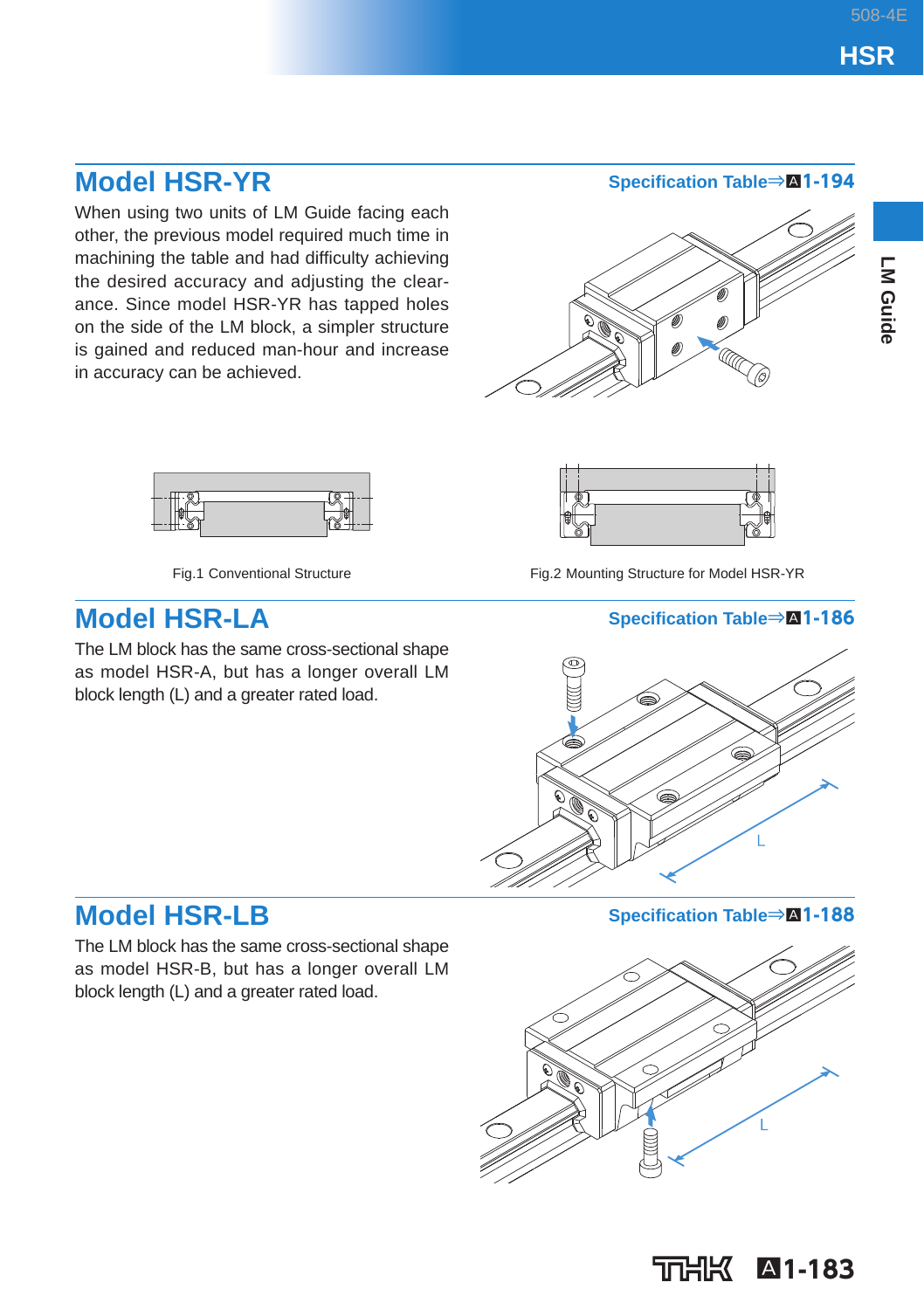The LM block has the same cross-sectional shape as model HSR-R, but has a longer overall LM block length (L) and a greater rated load.

### **Model HSR-LR Specifi cation Table**⇒A**1-192**



### **Model HSR-CA** Specification Table⇒M1-196

Has six tapped holes on the LM block.



## **Model HSR-CB Specifi cation Table**⇒A**1-198**

The LM block has six through holes. Used in places where the table cannot have through holes for mounting bolts.

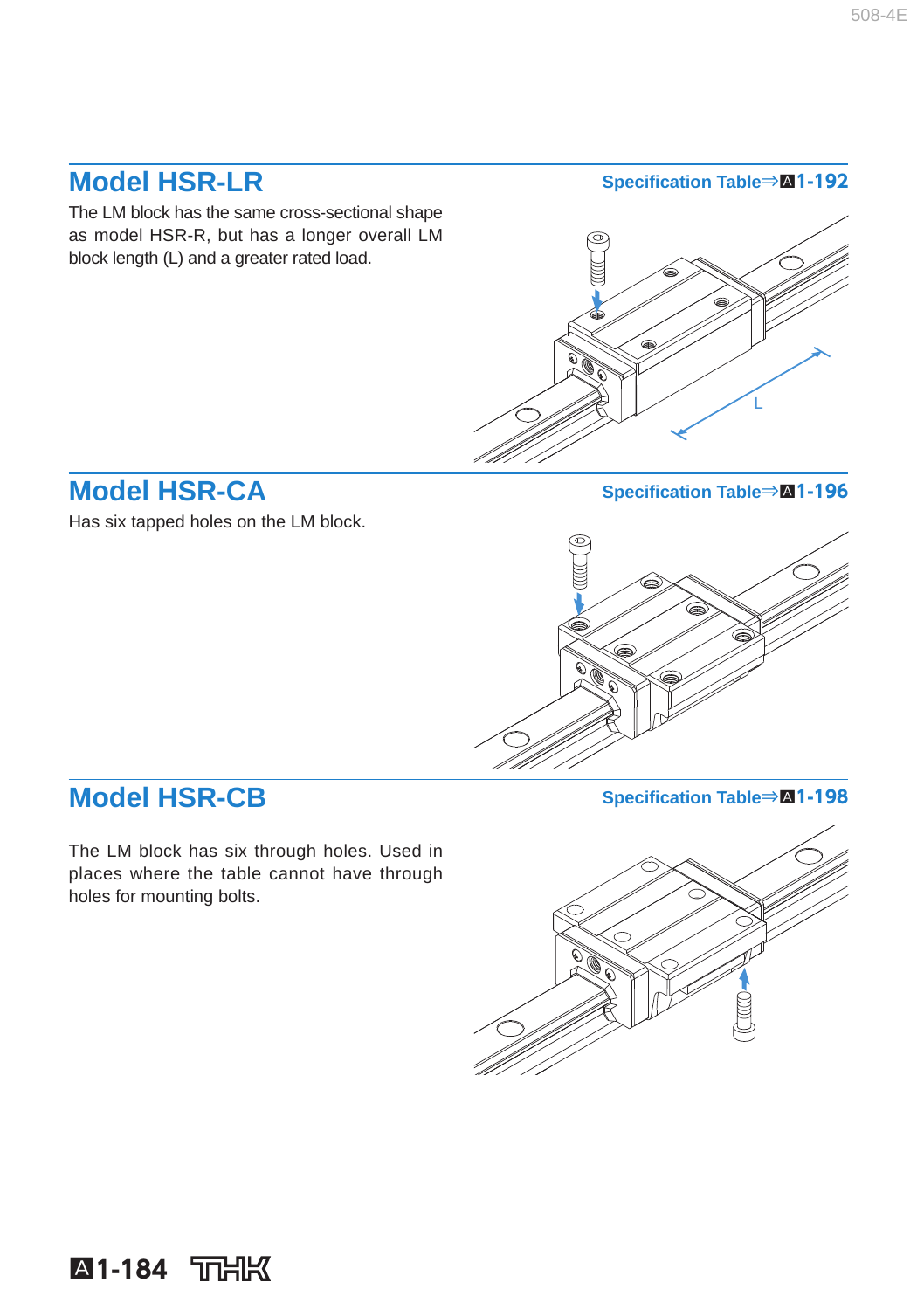The LM block has the same cross-sectional shape as model HSR-CA, but has a longer overall LM block length (L) and a greater rated load.

### **Model HSR-HA** Specification Table⇒A1-196



### **Model HSR-HB** Specification Table⇒M1-198

The LM block has the same cross sectional shape as model HSR-CB, but has a longer overall LM block length (L) and a greater rated load.



## **Models HSR 100/120/150 HA/HB/HR** Specification Table⇒M1-200

Large types of model HSR that can be used in large-scale machine tools and building structures.



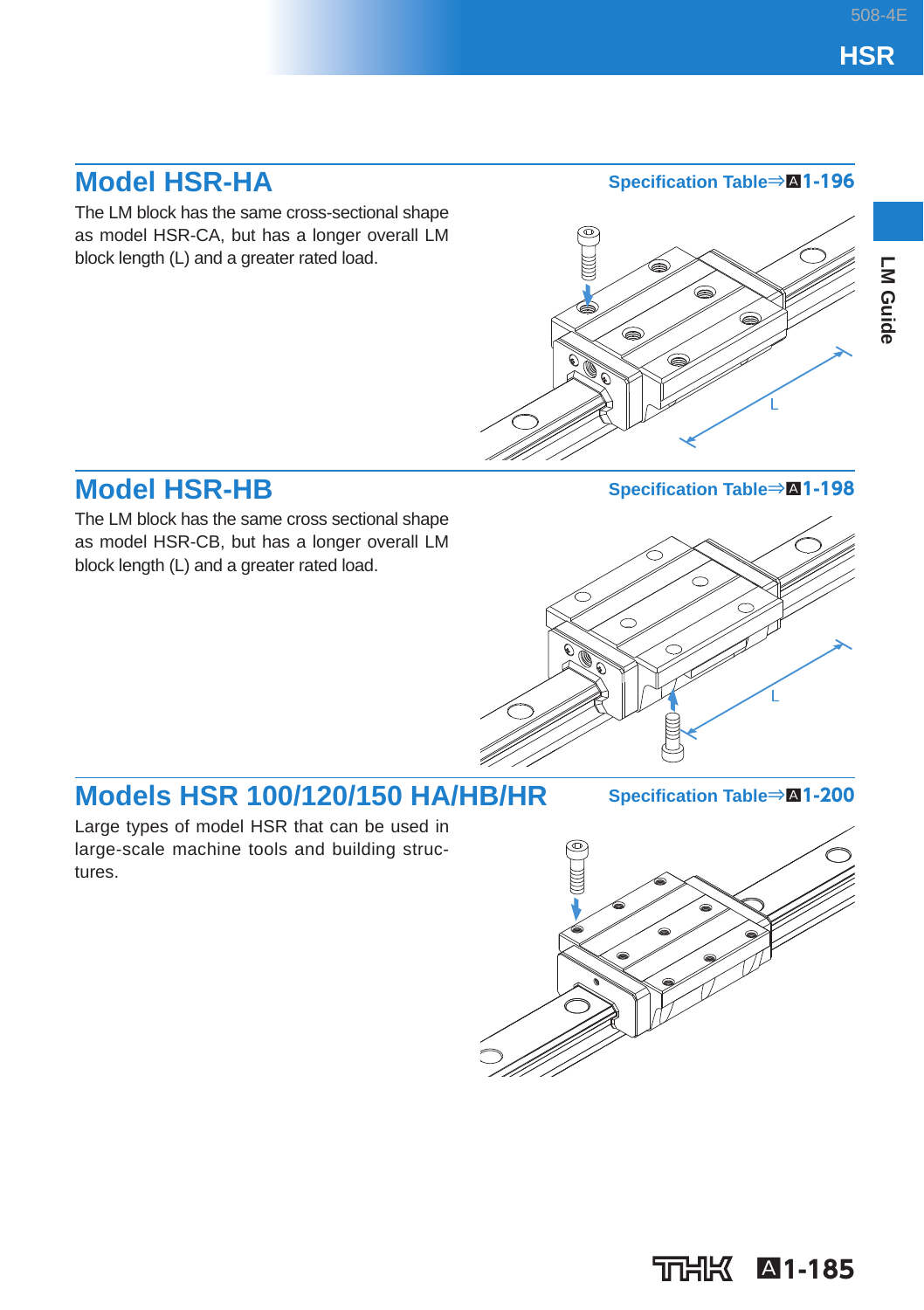## **Models HSR-A and HSR-AM, Models HSR-LA and HSR-LAM**







|                                   |               |     | <b>Outer dimensions</b> |     |     |                 |              |                          | <b>LM block dimensions</b> |                |      |                |     |                  |                |
|-----------------------------------|---------------|-----|-------------------------|-----|-----|-----------------|--------------|--------------------------|----------------------------|----------------|------|----------------|-----|------------------|----------------|
| Model No.                         | Height  <br>M | W   | Width Length<br>L       | B   | C   | S               | $L_1$        | $\mathbf{t}$             | T                          | T <sub>1</sub> | K    | N              | E   | Grease<br>nipple | $H_3$          |
| HSR 15A<br>HSR 15AM               | 24            | 47  | 56.6                    | 38  | 30  | M <sub>5</sub>  | 38.8         | -                        | $\overline{7}$             | 11             | 19.3 | 4.3            | 5.5 | PB1021B          | 4.7            |
| HSR <sub>20</sub> A<br>HSR 20AM   | 30            | 63  | 74                      | 53  | 40  | M6              | 50.8         | —                        | 9.5                        | 10             | 26   | 5              | 12  | B-M6F            | $\overline{4}$ |
| HSR 20LA<br><b>HSR 20LAM</b>      | 30            | 63  | 90                      | 53  | 40  | M <sub>6</sub>  | 66.8         |                          | 9.5                        | 10             | 26   | 5              | 12  | B-M6F            | $\overline{4}$ |
| <b>HSR 25A</b><br><b>HSR 25AM</b> | 36            | 70  | 83.1                    | 57  | 45  | M8              | 59.5         | —                        | 11                         | 16             | 30.5 | 6              | 12  | B-M6F            | 5.5            |
| HSR 25LA<br><b>HSR 25LAM</b>      | 36            | 70  | 102.2                   | 57  | 45  | M <sub>8</sub>  | 78.6         | -                        | 11                         | 16             | 30.5 | 6              | 12  | B-M6F            | 5.5            |
| HSR 30A<br><b>HSR 30AM</b>        | 42            | 90  | 98                      | 72  | 52  | M <sub>10</sub> | 70.4         |                          | 9                          | 18             | 35   | $\overline{7}$ | 12  | B-M6F            | $\overline{7}$ |
| HSR 30LA<br><b>HSR 30LAM</b>      | 42            | 90  | 120.6                   | 72  | 52  | M10             | 93           | -                        | 9                          | 18             | 35   | $\overline{7}$ | 12  | B-M6F            | $\overline{7}$ |
| HSR 35A<br>HSR 35AM               | 48            | 100 | 109.4                   | 82  | 62  | M10             | 80.4         | —                        | 12                         | 21             | 40.5 | 8              | 12  | B-M6F            | 7.5            |
| HSR 35LA<br><b>HSR 35LAM</b>      | 48            | 100 | 134.8                   | 82  | 62  | M10             | 105.8        | $\overline{\phantom{0}}$ | 12                         | 21             | 40.5 | 8              | 12  | B-M6F            | 7.5            |
| HSR 45A<br><b>HSR 45LA</b>        | 60            | 120 | 139<br>170.8            | 100 | 80  | M12             | 98<br>129.8  | 25                       | 13                         | 15             | 50   | 10             | 16  | <b>B-PT1/8</b>   | 10             |
| HSR 55A<br>HSR 55LA               | 70            | 140 | 163<br>201.1            | 116 | 95  | M14             | 118<br>156.1 | 29                       | 13.5                       | 17             | 57   | 11             | 16  | <b>B-PT1/8</b>   | 13             |
| HSR 65A<br>HSR 65LA               | 90            | 170 | 186<br>245.5            | 142 | 110 | M16             | 147<br>206.5 | 37                       | 21.5                       | 23             | 76   | 19             | 16  | <b>B-PT1/8</b>   | 14             |
| HSR 85A<br><b>HSR 85LA</b>        | 110           | 215 | 245.6<br>303            | 185 | 140 | M20             | 178.6<br>236 | 55                       | 28                         | 30             | 94   | 23             | 16  | <b>B-PT1/8</b>   | 16             |

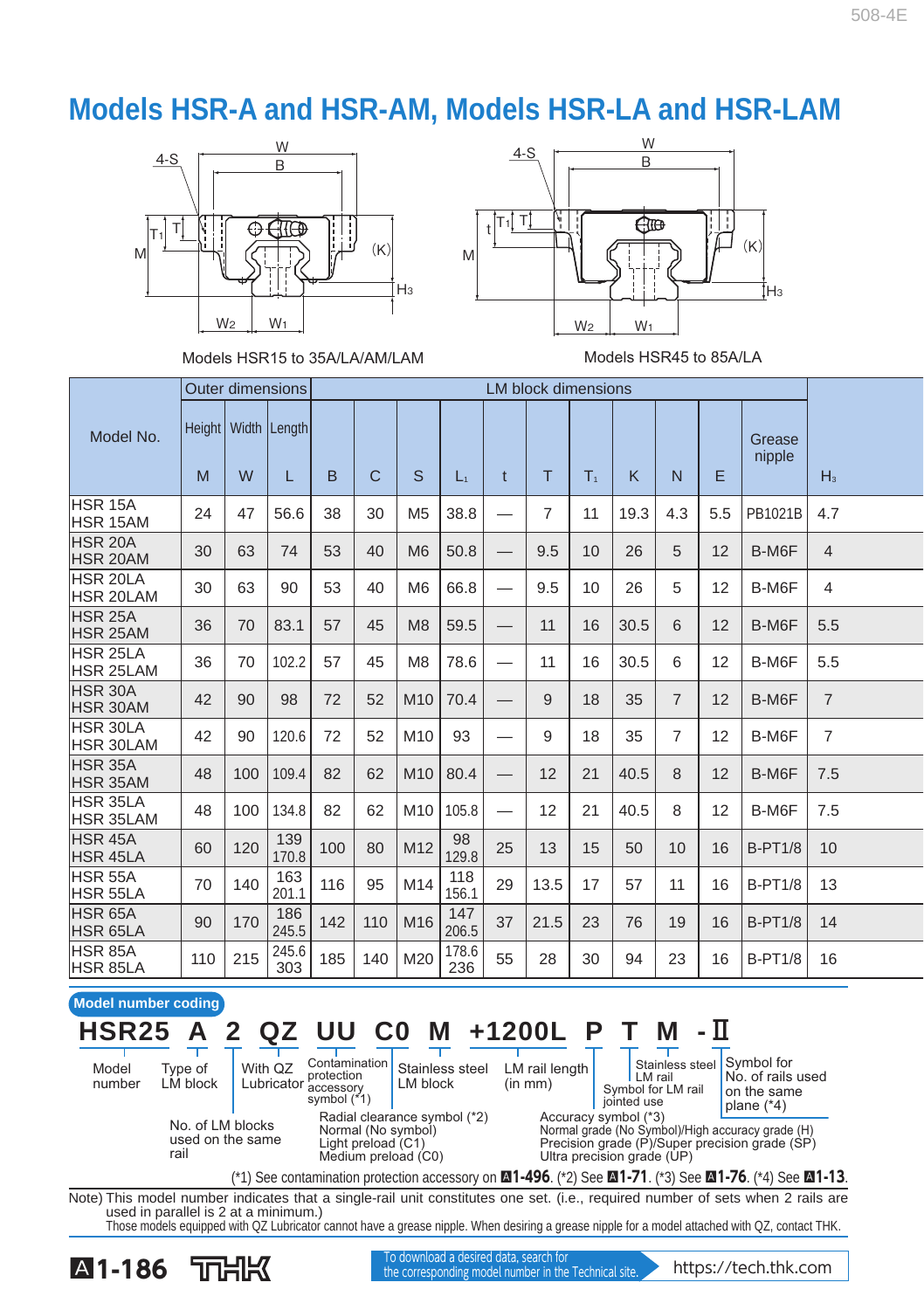**LM Guide** 



Unit: mm

|                |                |                |     | <b>LM</b> rail dimensions |                | Basic load rating |                |                         | Static permissible moment kN-m <sup>*</sup> |                         |                  |                         | <b>Mass</b>        |                   |
|----------------|----------------|----------------|-----|---------------------------|----------------|-------------------|----------------|-------------------------|---------------------------------------------|-------------------------|------------------|-------------------------|--------------------|-------------------|
| <b>Width</b>   |                | Height Pitch   |     |                           | Length*        | $\mathsf{C}$      | C <sub>0</sub> |                         | $M_A$                                       | M <sub>B</sub>          |                  | Mc<br>⌒<br>$\varpi$     | <b>LM</b><br>block | <b>LM</b><br>rail |
| $W_1$<br>±0.05 | W <sub>2</sub> | M <sub>1</sub> | F   | $d_1 \times d_2 \times h$ | <b>Max</b>     | kN                | kN             | $\overline{1}$<br>block | <b>Double</b><br>blocks                     | $\overline{1}$<br>block | Double<br>blocks | $\overline{1}$<br>block | kg                 | kg/m              |
| 15             | 16             | 15             | 60  | $4.5\times7.5\times5.3$   | 3000<br>(1240) | 10.9              | 15.7           | 0.0945                  | 0.527                                       | 0.0945                  | 0.527            | 0.0998                  | 0.2                | 1.5               |
| 20             | 21.5           | 18             | 60  | $6\times9.5\times8.5$     | 3000<br>(1480) | 19.8              | 27.4           | 0.218                   | 1.2                                         | 0.218                   | 1.2              | 0.235                   | 0.35               | 2.3               |
| 20             | 21.5           | 18             | 60  | $6\times9.5\times8.5$     | 3000<br>(1480) | 23.9              |                | 35.8 0.363              | 1.87                                        | 0.363                   | 1.87             | 0.307                   | 0.47               | 2.3               |
| 23             | 23.5           | 22             | 60  | $7 \times 11 \times 9$    | 3000<br>(2020) | 27.6              |                | 36.4 0.324              | 1.8                                         | 0.324                   | 1.8              | 0.366                   | 0.59               | 3.3               |
| 23             | 23.5           | 22             | 60  | $7 \times 11 \times 9$    | 3000<br>(2020) | 35.2              |                | 51.6 0.627              | 3.04                                        | 0.627                   | 3.04             | 0.518                   | 0.75               | 3.3               |
| 28             | 31             | 26             | 80  | $9 \times 14 \times 12$   | 3000<br>(2520) |                   |                | $40.5$ 53.7 0.599       | 3.1                                         | 0.599                   | 3.1              | 0.652                   | 1.1                | 4.8               |
| 28             | 31             | 26             | 80  | $9 \times 14 \times 12$   | 3000<br>(2520) | 48.9              |                | 70.2 0.995              | 4.89                                        | 0.995                   | 4.89             | 0.852                   | 1.3                | 4.8               |
| 34             | 33             | 29             | 80  | $9 \times 14 \times 12$   | 3000<br>(2520) | 53.9              |                | 70.2 0.895              | 4.51                                        | 0.895                   | 4.51             | 1.05                    | 1.6                | 6.6               |
| 34             | 33             | 29             | 80  | $9 \times 14 \times 12$   | 3000<br>(2520) | 65                | 91.7           | 1.49                    | 7.13                                        | 1.49                    | 7.13             | 1.37                    | 2                  | 6.6               |
| 45             | 37.5           | 38             | 105 | $14\times20\times17$      | 3090           | 82.2<br>100       | 101<br>135     | 1.5<br>2.59             | 8.37<br>13.4                                | 1.5<br>2.59             | 8.37<br>13.4     | 1.94<br>2.6             | 2.8<br>3.3         | 11                |
| 53             | 43.5           | 44             | 120 | $16 \times 23 \times 20$  | 3060           | 121<br>148        | 146<br>194     | 2.6<br>4.46             | 14.1<br>22.7                                | 2.6<br>4.46             | 14.1<br>22.7     | 3.43<br>4.56            | 4.5<br>5.7         | 15.1              |
| 63             | 53.5           | 53             | 150 | $18\times26\times22$      | 3000           | 195<br>249        | 228<br>323     | 5.08<br>9.81            | 25<br>45.6                                  | 5.08<br>9.81            | 25<br>45.6       | 6.2<br>8.79             | 8.5<br>10.7        | 22.5              |
| 85             | 65             | 65             | 180 | $24 \times 35 \times 28$  | 3000           | 304<br>367        | 355<br>464     | 10.2<br>16.9            | 51.2<br>81                                  | 10.2<br>16.9            | 51.2<br>81       | 12.8<br>16.7            | 17<br>23           | 35.2              |

Note) Symbol M indicates that stainless steel is used in the LM block, LM rail and balls. Those models marked with this symbol are therefore highly resistant to corrosion and environment.<br>The maximum length under "Length\*" indicates the standard maximum length of an LM rail. (See **⊠1-202**.)<br>Static permissible moment\*: 1 block: static permissi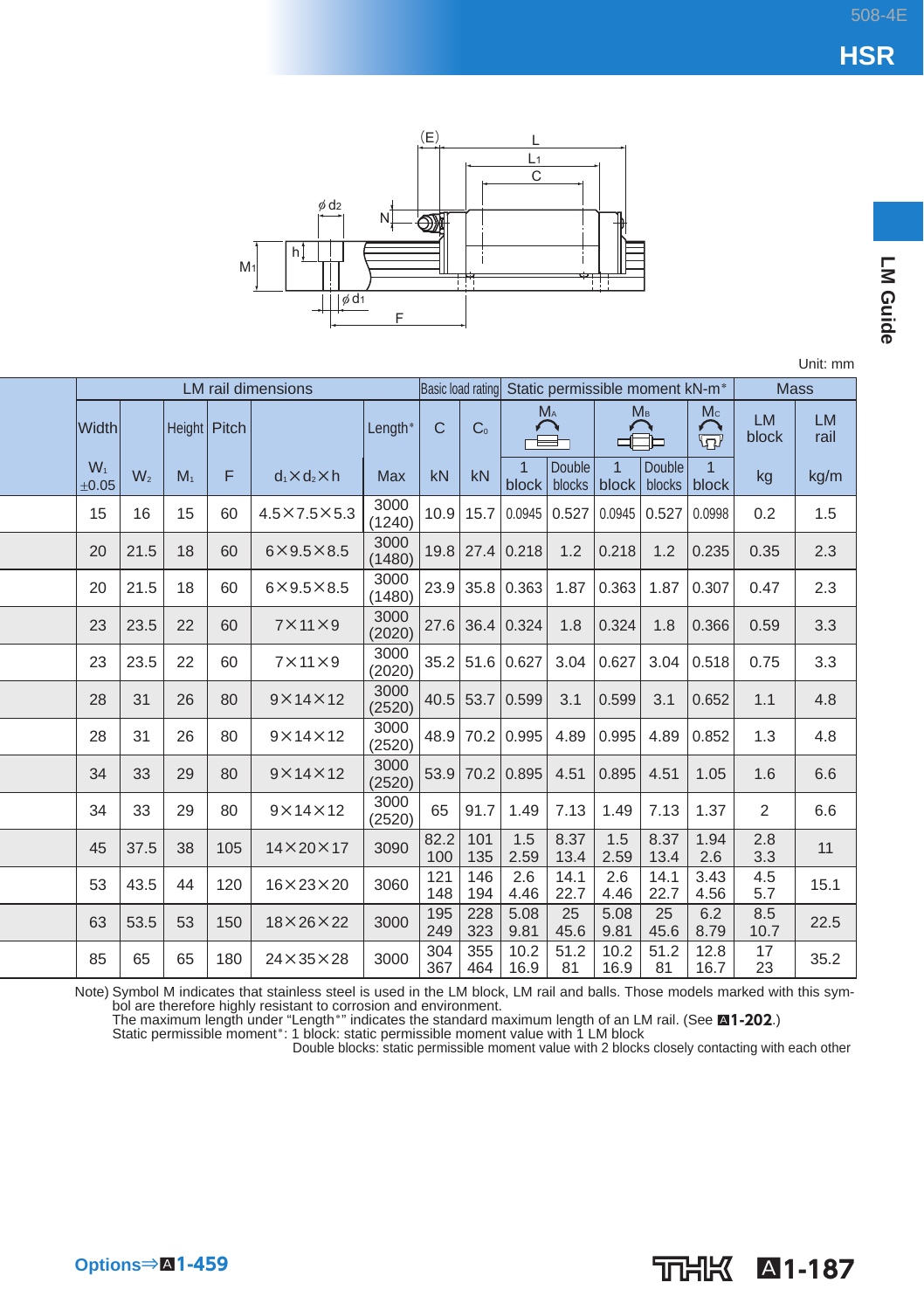

|                                   |     |     | <b>Outer dimensions</b>      |     |     |                |              |              | <b>LM block dimensions</b> |                |      |                |     |                  |                |
|-----------------------------------|-----|-----|------------------------------|-----|-----|----------------|--------------|--------------|----------------------------|----------------|------|----------------|-----|------------------|----------------|
| Model No.                         | M   | W   | Height   Width   Length<br>L | B   | C   | н              | $L_1$        | $\mathsf{t}$ | T                          | T <sub>1</sub> | K    | N              | F   | Grease<br>nipple | H <sub>3</sub> |
| HSR 15B<br>HSR 15BM               | 24  | 47  | 56.6                         | 38  | 30  | 4.5            | 38.8         | 11           | $\overline{7}$             | $\overline{7}$ | 19.3 | 4.3            | 5.5 | PB1021B          | 4.7            |
| HSR 20B<br>HSR 20BM               | 30  | 63  | 74                           | 53  | 40  | 6              | 50.8         | 10           | 9.5                        | 10             | 26   | 5              | 12  | B-M6F            | $\overline{4}$ |
| HSR 20LB<br>HSR 20LBM             | 30  | 63  | 90                           | 53  | 40  | 6              | 66.8         | 10           | 9.5                        | 10             | 26   | 5              | 12  | B-M6F            | $\overline{4}$ |
| HSR 25B<br>HSR 25BM               | 36  | 70  | 83.1                         | 57  | 45  | $\overline{7}$ | 59.5         | 16           | 11                         | 10             | 30.5 | 6              | 12  | B-M6F            | 5.5            |
| HSR 25LB<br>HSR 25LBM             | 36  | 70  | 102.2                        | 57  | 45  | $\overline{7}$ | 78.6         | 16           | 11                         | 10             | 30.5 | 6              | 12  | B-M6F            | 5.5            |
| HSR 30B<br>HSR 30BM               | 42  | 90  | 98                           | 72  | 52  | 9              | 70.4         | 18           | 9                          | 10             | 35   | $\overline{7}$ | 12  | B-M6F            | $\overline{7}$ |
| HSR 30LB<br>HSR 30LBM             | 42  | 90  | 120.6                        | 72  | 52  | 9              | 93           | 18           | 9                          | 10             | 35   | $\overline{7}$ | 12  | B-M6F            | $\overline{7}$ |
| HSR 35B<br><b>HSR 35BM</b>        | 48  | 100 | 109.4                        | 82  | 62  | 9              | 80.4         | 21           | 12                         | 13             | 40.5 | 8              | 12  | B-M6F            | 7.5            |
| HSR 35LB<br>HSR 35LBM             | 48  | 100 | 134.8                        | 82  | 62  | 9              | 105.8        | 21           | 12                         | 13             | 40.5 | 8              | 12  | B-M6F            | 7.5            |
| HSR 45B<br><b>HSR 45LB</b>        | 60  | 120 | 139<br>170.8                 | 100 | 80  | 11             | 98<br>129.8  | 25           | 13                         | 15             | 50   | 10             | 16  | <b>B-PT1/8</b>   | 10             |
| <b>HSR 55B</b><br>HSR 55LB        | 70  | 140 | 163<br>201.1                 | 116 | 95  | 14             | 118<br>156.1 | 29           | 13.5                       | 17             | 57   | 11             | 16  | <b>B-PT1/8</b>   | 13             |
| <b>HSR 65B</b><br>HSR 65LB        | 90  | 170 | 186<br>245.5                 | 142 | 110 | 16             | 147<br>206.5 | 37           | 21.5                       | 23             | 76   | 19             | 16  | <b>B-PT1/8</b>   | 14             |
| <b>HSR 85B</b><br><b>HSR 85LB</b> | 110 | 215 | 245.6<br>303                 | 185 | 140 | 18             | 178.6<br>236 | 55           | 28                         | 30             | 94   | 23             | 16  | <b>B-PT1/8</b>   | 16             |



Note) This model number indicates that a single-rail unit constitutes one set. (i.e., required number of sets when 2 rails are used in parallel is 2 at a minimum.) Those models equipped with QZ Lubricator cannot have a grease nipple. When desiring a grease nipple for a model attached with QZ, contact THK.

**A1-188** TOHK the corresponding model number in the Technical site. https://tech.thk.com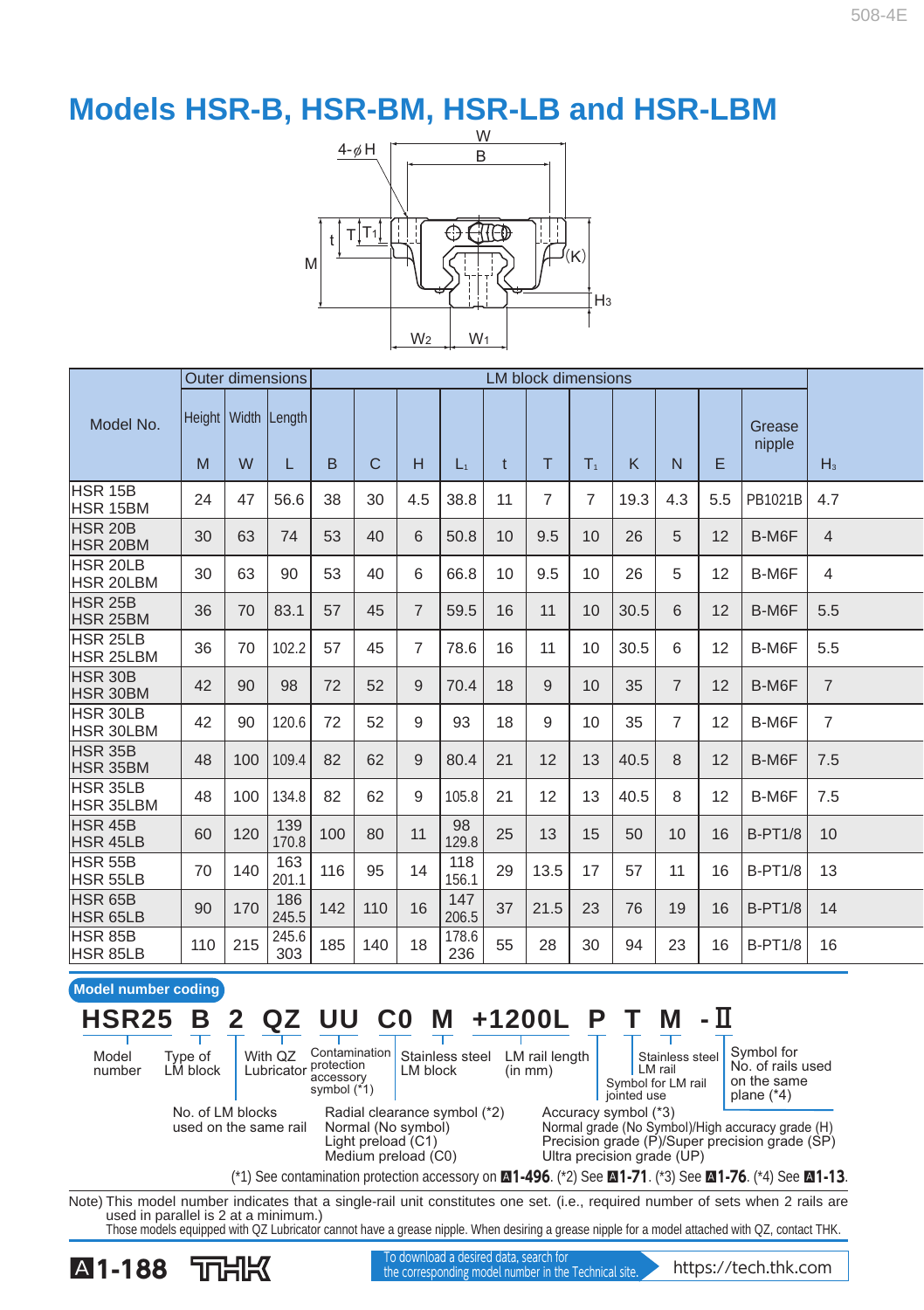**LM Guide** 



|                |       |              |     | <b>LM</b> rail dimensions |                |             |                |                 |                         |              |                                 | Basic load rating Static permissible moment kN-m <sup>*</sup> | <b>Mass</b>        |                   |
|----------------|-------|--------------|-----|---------------------------|----------------|-------------|----------------|-----------------|-------------------------|--------------|---------------------------------|---------------------------------------------------------------|--------------------|-------------------|
| <b>Width</b>   |       | Height Pitch |     |                           | Length*        | C           | C <sub>0</sub> | M <sub>A</sub>  |                         |              | M <sub>B</sub>                  | Mc<br>ଳ                                                       | <b>LM</b><br>block | <b>LM</b><br>rail |
| $W_1$<br>±0.05 | $W_2$ | $M_1$        | F   | $d_1 \times d_2 \times h$ | Max            | kN          | kN             | 1<br>block      | <b>Double</b><br>blocks | $\mathbf{1}$ | <b>Double</b><br>block   blocks | 1<br>block                                                    | kg                 | kg/m              |
| 15             | 16    | 15           | 60  | $4.5\times7.5\times5.3$   | 3000<br>(1240) | 10.9        | 15.7           | 0.0945          | 0.527                   | 0.0945       | 0.527                           | 0.0998                                                        | 0.2                | 1.5               |
| 20             | 21.5  | 18           | 60  | $6\times9.5\times8.5$     | 3000<br>(1480) | 19.8        |                | 27.4 0.218      | 1.2                     | 0.218        | 1.2                             | 0.235                                                         | 0.35               | 2.3               |
| 20             | 21.5  | 18           | 60  | $6\times9.5\times8.5$     | 3000<br>(1480) | 23.9        |                | 35.8 0.363      | 1.87                    | 0.363        | 1.87                            | 0.307                                                         | 0.47               | 2.3               |
| 23             | 23.5  | 22           | 60  | $7 \times 11 \times 9$    | 3000<br>(2020) | 27.6        |                | 36.4 0.324      | 1.8                     | 0.324        | 1.8                             | 0.366                                                         | 0.59               | 3.3               |
| 23             | 23.5  | 22           | 60  | $7 \times 11 \times 9$    | 3000<br>(2020) |             |                | 35.2 51.6 0.627 | 3.04                    | 0.627        | 3.04                            | 0.518                                                         | 0.75               | 3.3               |
| 28             | 31    | 26           | 80  | $9 \times 14 \times 12$   | 3000<br>(2520) | 40.5        |                | 53.7 0.599      | 3.1                     | 0.599        | 3.1                             | 0.652                                                         | 1.1                | 4.8               |
| 28             | 31    | 26           | 80  | $9 \times 14 \times 12$   | 3000<br>(2520) | 48.9        |                | 70.2 0.995      | 4.89                    | 0.995        | 4.89                            | 0.852                                                         | 1.3                | 4.8               |
| 34             | 33    | 29           | 80  | $9 \times 14 \times 12$   | 3000<br>(2520) | 53.9        |                | 70.2 0.895      | 4.51                    | 0.895        | 4.51                            | 1.05                                                          | 1.6                | 6.6               |
| 34             | 33    | 29           | 80  | $9 \times 14 \times 12$   | 3000<br>(2520) | 65          | 91.7           | 1.49            | 7.13                    | 1.49         | 7.13                            | 1.37                                                          | 2                  | 6.6               |
| 45             | 37.5  | 38           | 105 | $14\times20\times17$      | 3090           | 82.2<br>100 | 101<br>135     | 1.5<br>2.59     | 8.37<br>13.4            | 1.5<br>2.59  | 8.37<br>13.4                    | 1.94<br>2.6                                                   | 2.8<br>3.3         | 11                |
| 53             | 43.5  | 44           | 120 | $16 \times 23 \times 20$  | 3060           | 121<br>148  | 146<br>194     | 2.6<br>4.46     | 14.1<br>22.7            | 2.6<br>4.46  | 14.1<br>22.7                    | 3.43<br>4.56                                                  | 4.5<br>5.7         | 15.1              |
| 63             | 53.5  | 53           | 150 | $18\times26\times22$      | 3000           | 195<br>249  | 228<br>323     | 5.08<br>9.81    | 25<br>45.6              | 5.08<br>9.81 | 25<br>45.6                      | 6.2<br>8.79                                                   | 8.5<br>10.7        | 22.5              |
| 85             | 65    | 65           | 180 | $24 \times 35 \times 28$  | 3000           | 304<br>367  | 355<br>464     | 10.2<br>16.9    | 51.2<br>81              | 10.2<br>16.9 | 51.2<br>81                      | 12.8<br>16.7                                                  | 17<br>23           | 35.2              |

Note) Symbol M indicates that stainless steel is used in the LM block, LM rail and balls. Those models marked with this symbol are therefore highly resistant to corrosion and environment.<br>The maximum length under "Length\*"

Double blocks: static permissible moment value with 2 blocks closely contacting with each other

A**1-189**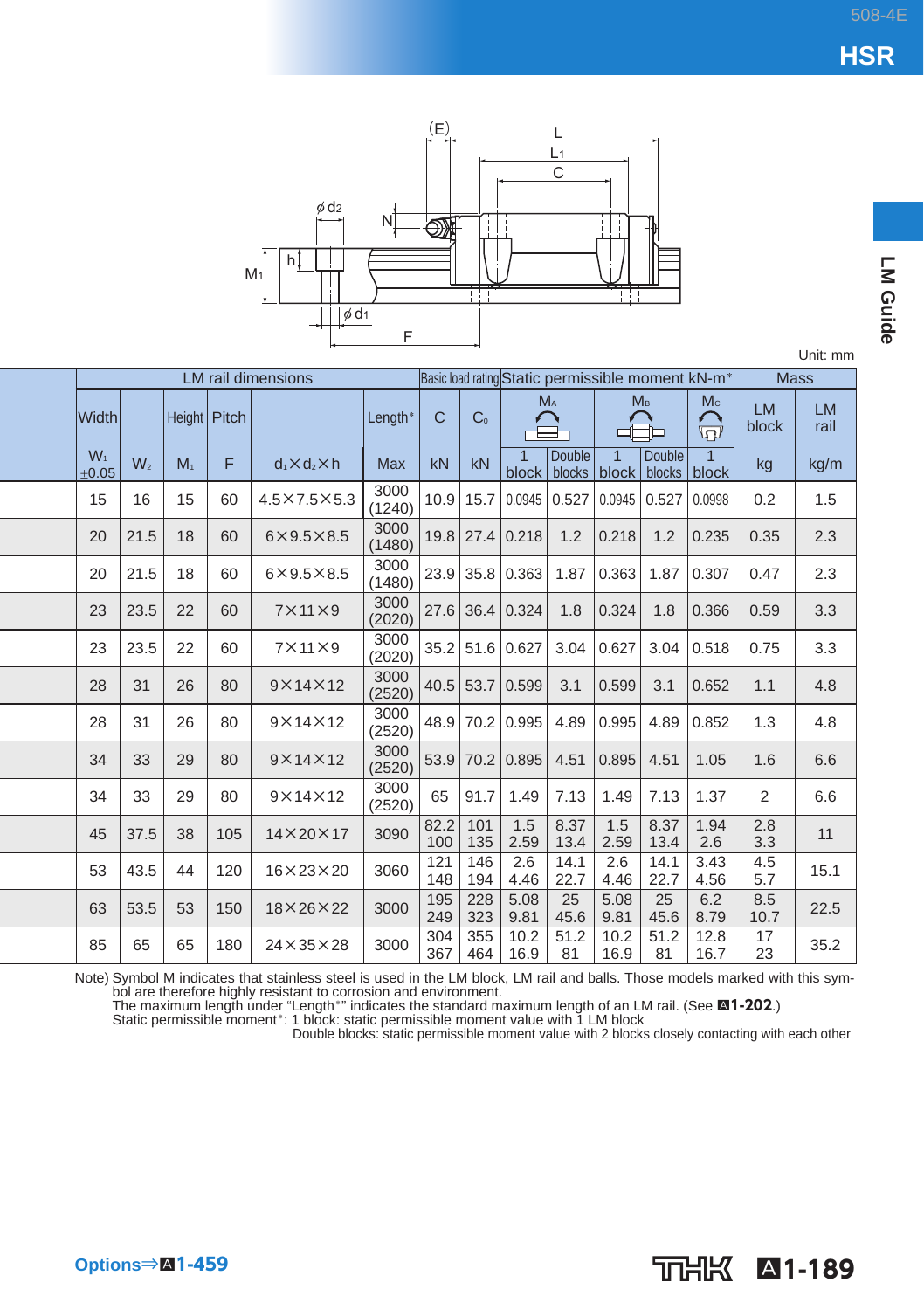## **Model HSR-RM**





#### Models HSR8RM and 10RM

|           |        | <b>Outer dimensions</b> |        |    |    |                        |       |   | <b>LM block dimensions</b> |     |    |                  |                  |       |
|-----------|--------|-------------------------|--------|----|----|------------------------|-------|---|----------------------------|-----|----|------------------|------------------|-------|
| Model No. | Height | Width<br>W              | Length |    |    |                        |       |   |                            |     |    | Greasing<br>hole | Grease<br>nipple |       |
|           | M      |                         |        | B  | C  | $S \times \ell$        | $L_1$ |   | K                          | N   | E  | d                |                  | $H_3$ |
| HSR 8RM   | 11     | 16                      | 24     | 10 | 10 | $M2\times2.5$          | 15    |   | 8.9                        | 2.6 | __ | 2.2              |                  | 2.1   |
| HSR 10RM  | 13     | 20                      | 31     | 13 | 12 | $M2.6 \times 2.5$ 20.1 |       |   | 10.8                       | 3.5 | _  | 2.5              |                  | 2.2   |
| HSR 12RM  | 20     | 27                      | 45     | 15 | 15 | $MA \times 4.5$        | 30.5  | 6 | 16.9                       | 5.2 | 4  |                  | <b>PB107</b>     | 3.1   |

#### LM rail length (in mm) Contamination protection accessory symbol (\*1) Stainless steel **Stainless** Type of number LM block Model **HSR12 R 2 UU C1 M +670L H T M -**Ⅱ

No. of LM blocks used on the same rail

**Model number coding**

LM block Radial clearance symbol (\*2) Normal (No symbol) Light preload (C1)

Symbol for No. of rails used on the same Symbol for LM rail plane (\*4) jointed use steel LM rail

Accuracy symbol (\*3) Normal grade (No Symbol)/High accuracy grade (H) Precision grade (P)/Super precision grade (SP)

(\*1) See contamination protection accessory on A**1-496** . (\*2) See A**1-71** . (\*3) See A**1-76** . (\*4) See A**1-13** .

Note) This model number indicates that a single-rail unit constitutes one set. (i.e., required number of sets when 2 rails are used in parallel is 2 at a minimum.)

## **A1-190** TOHK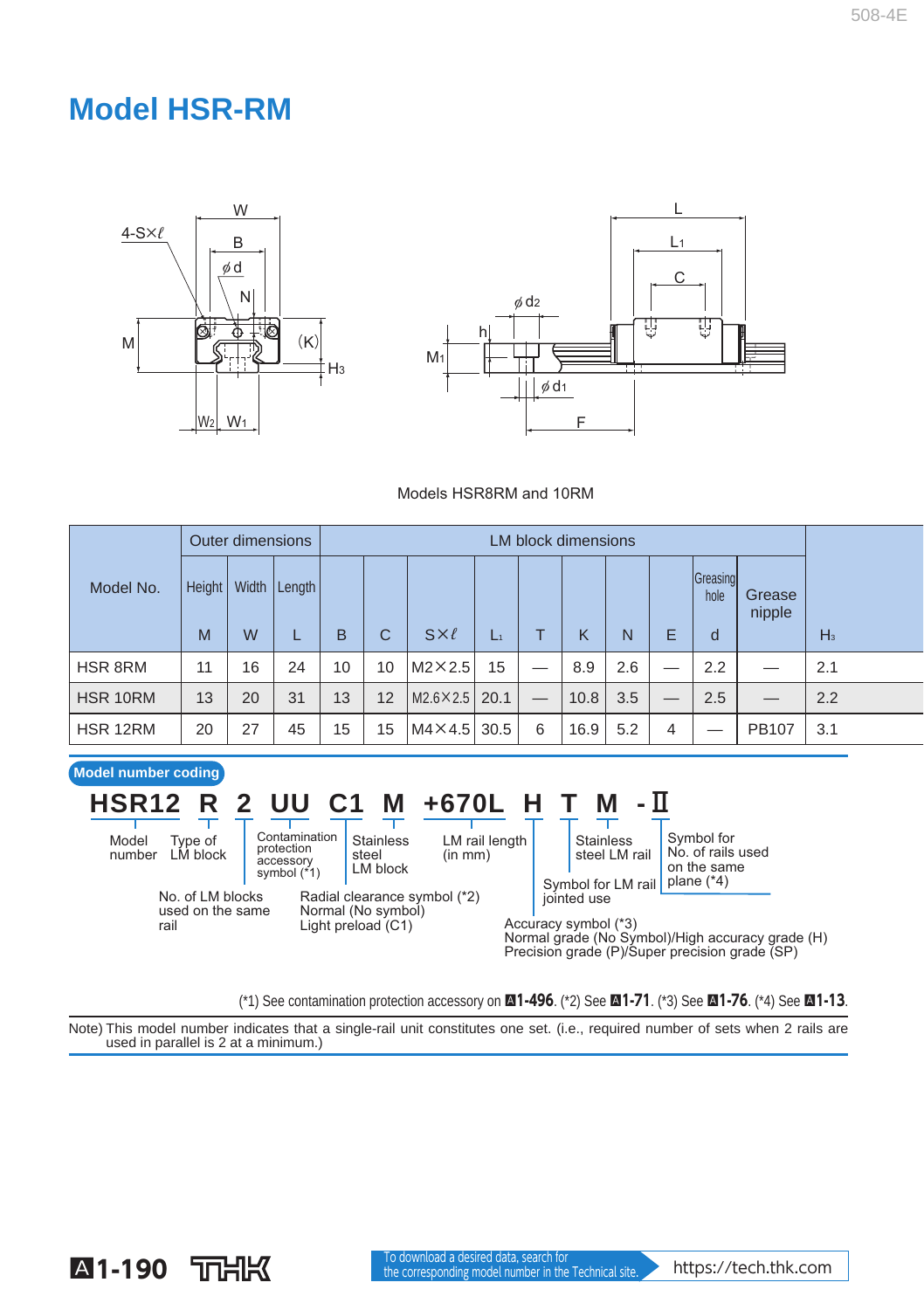Unit: mm



#### Model HSR12RM

LM rail dimensions **Basic load rating Static permissible moment kN-m<sup>\*</sup> Mass**  $M_A$   $M_B$   $M_C$   $LM$  LM  $|Width|$  Height Pitch Length\* C C<sub>o</sub> block rail দৌ **Double**  $W_1$ <br>+0.05 **Double**  1 1  $\begin{array}{c|c|c|c|c|c} W_1 & W_2 & M_1 & F & d_1 \times d_2 \times h & \text{Max} & kN & kN & bloc \end{array}$ block kg kg/m block blocks block blocks 8 | 4 | 6 | 20 | 2.4×4.2×2.3 | (975) |1.08 | 2.16 | 0.00492 | 0.0319 | 0.00492 | 0.0319 | 0.00727 | 0.012 | 0.3 10 | 5 | 7 | 25 | 3.5×6×3.3 | (995) |1.96 |3.82 | 0.0123 | 0.0716 | 0.0123 | 0.0716 | 0.0162 | 0.025 | 0.45 12 | 7.5 | 11 | 40 | 3.5×6×4.5 |(1240)| 4.7 |8.53 |0.0409 | 0.228 | 0.0409 | 0.228 | 0.0445 | 0.08 | 0.83

Note) Since stainless steel is used in the LM block, LM rail and balls, these models are highly resistant to corrosion and environment.

The maximum length under "Length\*" indicates the standard maximum length of an LM rail. (See **⊠1-202**.)<br>Static permissible moment\*: 1 block: static permissible moment value with 1 LM block

Double blocks: static permissible moment value with 2 blocks closely contacting with each other

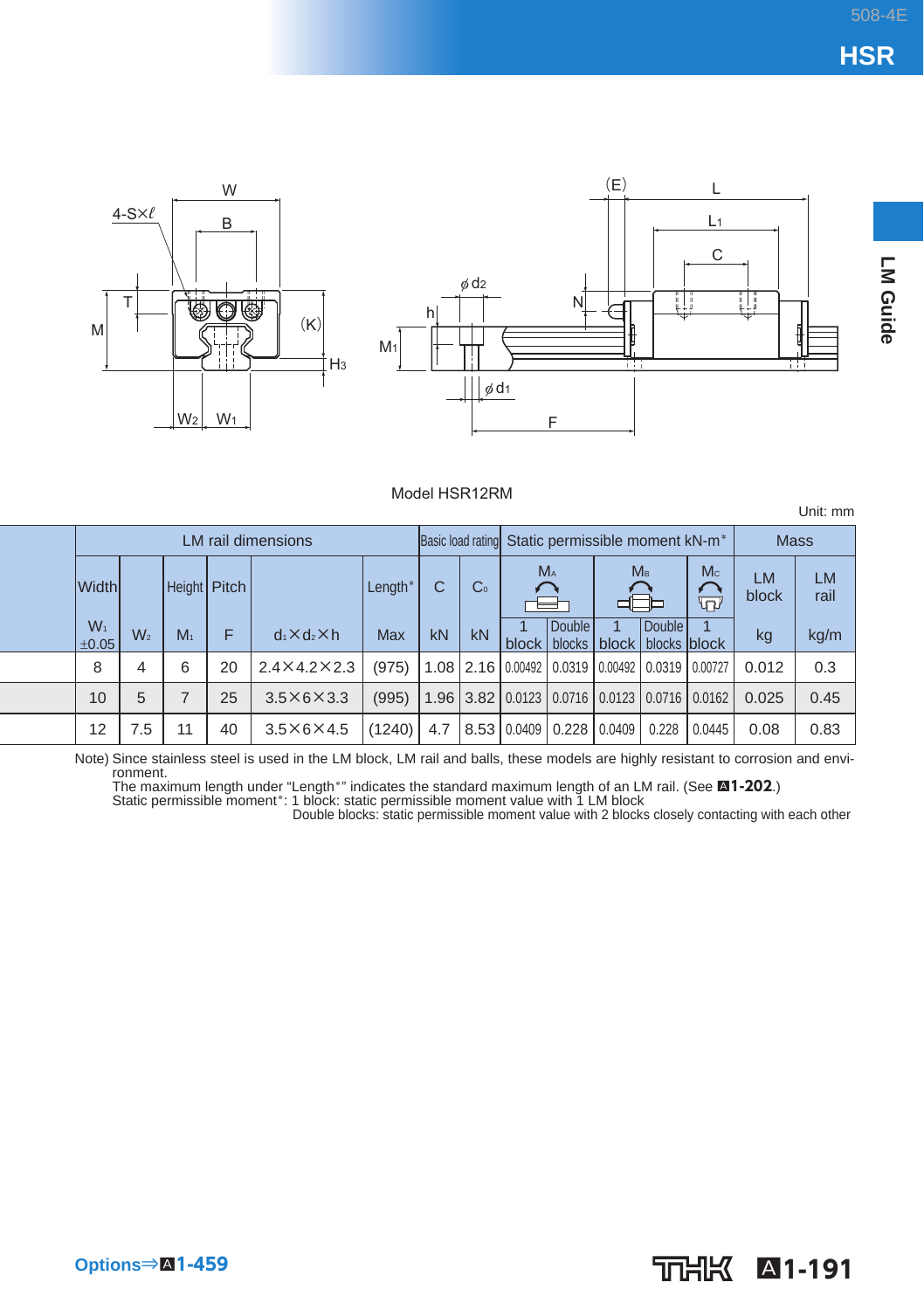## **Models HSR-R, HSR-RM, HSR-LR and HSR-LRM**



|                                     |     | <b>Outer dimensions</b> |                               |     |              |                 |              |              | <b>LM block dimensions</b> |                 |     |                  |                |
|-------------------------------------|-----|-------------------------|-------------------------------|-----|--------------|-----------------|--------------|--------------|----------------------------|-----------------|-----|------------------|----------------|
| Model No.                           | M   | W                       | Height   Width   Length <br>L | B   | $\mathsf{C}$ | $S \times \ell$ | $L_1$        | T.           | K                          | $\overline{N}$  | E   | Grease<br>nipple | H <sub>3</sub> |
| HSR 15R                             |     |                         |                               |     |              |                 |              |              |                            |                 |     |                  |                |
| <b>HSR 15RM</b>                     | 28  | 34                      | 56.6                          | 26  | 26           | $M4 \times 5$   | 38.8         | 6            | 23.3                       | 8.3             | 5.5 | PB1021B          | 4.7            |
| <b>HSR 20R</b><br><b>HSR 20RM</b>   | 30  | 44                      | 74                            | 32  | 36           | $M5\times 6$    | 50.8         | $\mathsf{R}$ | 26                         | 5               | 12  | B-M6F            | $\overline{4}$ |
| <b>HSR 20LR</b><br><b>HSR 20LRM</b> | 30  | 44                      | 90                            | 32  | 50           | $M5\times 6$    | 66.8         | 8            | 26                         | 5               | 12  | B-M6F            | $\overline{4}$ |
| <b>HSR 25R</b><br>HSR 25RM          | 40  | 48                      | 83.1                          | 35  | 35           | $M6 \times 8$   | 59.5         | 9            | 34.5                       | 10              | 12  | B-M6F            | 5.5            |
| <b>HSR 25LR</b><br><b>HSR 25LRM</b> | 40  | 48                      | 102.2                         | 35  | 50           | $M6 \times 8$   | 78.6         | 9            | 34.5                       | 10              | 12  | B-M6F            | 5.5            |
| <b>HSR 30R</b><br>HSR 30RM          | 45  | 60                      | 98                            | 40  | 40           | $M8 \times 10$  | 70.4         | 9            | 38                         | 10 <sup>1</sup> | 12  | B-M6F            | $\overline{7}$ |
| <b>HSR 30LR</b><br><b>HSR 30LRM</b> | 45  | 60                      | 120.6                         | 40  | 60           | $M8 \times 10$  | 93           | 9            | 38                         | 10              | 12  | B-M6F            | $\overline{7}$ |
| <b>HSR 35R</b><br><b>HSR 35RM</b>   | 55  | 70                      | 109.4                         | 50  | 50           | $M8 \times 12$  | 80.4         | 11.7         | 47.5                       | 15              | 12  | B-M6F            | 7.5            |
| <b>HSR 35LR</b><br><b>HSR 35LRM</b> | 55  | 70                      | 134.8                         | 50  | 72           | $M8 \times 12$  | 105.8        | 11.7         | 47.5                       | 15              | 12  | B-M6F            | 7.5            |
| HSR 45R<br><b>HSR 45LR</b>          | 70  | 86                      | 139<br>170.8                  | 60  | 60<br>80     | $M10\times 17$  | 98<br>129.8  | 15           | 60                         | 20              | 16  | <b>B-PT1/8</b>   | 10             |
| HSR 55R<br>HSR 55LR                 | 80  | 100                     | 163<br>201.1                  | 75  | 75<br>95     | $M12\times 18$  | 118<br>156.1 | 20.5         | 67                         | 21              | 16  | <b>B-PT1/8</b>   | 13             |
| HSR 65R<br>HSR 65LR                 | 90  | 126                     | 186<br>245.5                  | 76  | 70<br>120    | $M16\times 20$  | 147<br>206.5 | 23           | 76                         | 19              | 16  | <b>B-PT1/8</b>   | 14             |
| HSR 85R<br><b>HSR 85LR</b>          | 110 | 156                     | 245.6<br>303                  | 100 | 80<br>140    | $M18\times 25$  | 178.6<br>236 | 29           | 94                         | 23              | 16  | <b>B-PT1/8</b>   | 16             |

**Model number coding HSR35 R 2 QZ SS C0 M +1400L P T M -**Ⅱ

| Model<br>number | Tvpe of<br>LM block                          | With QZ<br>Lubricator | accessory<br>symbol (*1)                                                                        | LM block             | Contamination Stainless steel LM rail length<br>(in mm)                                                                          | Stainless steel<br>LM rail<br>Symbol for<br>LM rail jointed use                                                                                    | Symbol for<br>No. of rails used<br>on the same<br>plane $(*4)$                                                               |
|-----------------|----------------------------------------------|-----------------------|-------------------------------------------------------------------------------------------------|----------------------|----------------------------------------------------------------------------------------------------------------------------------|----------------------------------------------------------------------------------------------------------------------------------------------------|------------------------------------------------------------------------------------------------------------------------------|
|                 | No. of LM blocks<br>used on the same<br>rail |                       | Radial clearance symbol (*2)<br>Normal (No symbol)<br>Light preload (C1)<br>Medium preload (C0) | Accuracy symbol (*3) | Normal grade (No Symbol)/High accuracy grade (H)<br>Precision grade (P)/Super precision grade (SP)<br>Ultra precision grade (UP) | (*1) See contamination protection accessory on $\boxtimes$ 1-496. (*2) See $\boxtimes$ 1-71. (*3) See $\boxtimes$ 1-76. (*4) See $\boxtimes$ 1-13. |                                                                                                                              |
|                 |                                              |                       |                                                                                                 |                      |                                                                                                                                  |                                                                                                                                                    |                                                                                                                              |
|                 |                                              |                       |                                                                                                 |                      |                                                                                                                                  |                                                                                                                                                    | Note) This model number indicates that a single-rail unit constitutes one set (i.e. required number of sets when 2 rails are |

Note) This model number indicates that a single-rail unit constitutes one set. (i.e., required number of sets when 2 rails are used in parallel is 2 at a minimum.)

Those models equipped with QZ Lubricator cannot have a grease nipple. When desiring a grease nipple for a model attached with QZ, contact THK.

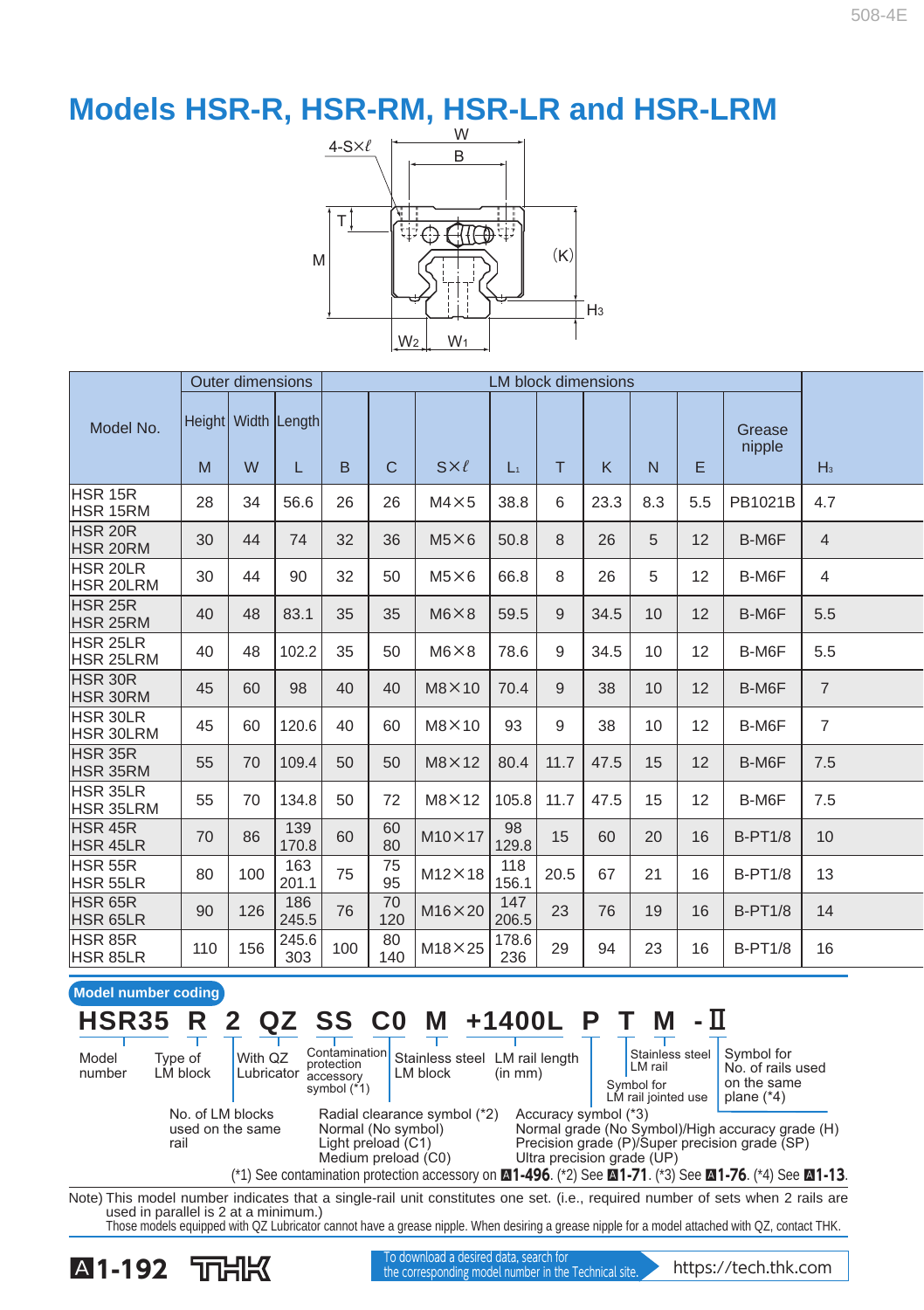LM Guide



Unit: mm

|                |                |                |     | <b>LM</b> rail dimensions |                | Basic load rating |                |                 |                                         |              | Static permissible moment kN-m <sup>*</sup> |                         | <b>Mass</b>        |                   |
|----------------|----------------|----------------|-----|---------------------------|----------------|-------------------|----------------|-----------------|-----------------------------------------|--------------|---------------------------------------------|-------------------------|--------------------|-------------------|
| Width          |                | Height Pitch   |     |                           | Length*        | C                 | C <sub>0</sub> | $M_A$           |                                         |              | $M_{\rm B}$                                 | $M_{\odot}$<br>$\Omega$ | <b>LM</b><br>block | <b>LM</b><br>rail |
| $W_1$<br>±0.05 | W <sub>2</sub> | M <sub>1</sub> | F   | $d_1 \times d_2 \times h$ | <b>Max</b>     | kN                | kN             | $\mathbf{1}$    | <b>Double</b><br>block   blocks   block | $\mathbf{1}$ | <b>Double</b><br>blocks                     | $\mathbf{1}$<br>block   | kg                 | kg/m              |
| 15             | 9.5            | 15             | 60  | $4.5\times7.5\times5.3$   | 3000<br>(1240) | 10.9              | 15.7           | $0.0945$ 0.527  |                                         | 0.0945       | 0.527                                       | 0.0998                  | 0.18               | 1.5               |
| 20             | 12             | 18             | 60  | $6\times9.5\times8.5$     | 3000<br>(1480) |                   |                | 19.8 27.4 0.218 | 1.2                                     | 0.218        | 1.2                                         | 0.235                   | 0.25               | 2.3               |
| 20             | 12             | 18             | 60  | $6\times9.5\times8.5$     | 3000<br>(1480) | 23.9              | 35.8           | 0.363           | 1.87                                    | 0.363        | 1.87                                        | 0.307                   | 0.35               | 2.3               |
| 23             | 12.5           | 22             | 60  | $7 \times 11 \times 9$    | 3000<br>(2020) | 27.6              |                | 36.4 0.324      | 1.8                                     | 0.324        | 1.8                                         | 0.366                   | 0.54               | 3.3               |
| 23             | 12.5           | 22             | 60  | $7 \times 11 \times 9$    | 3000<br>(2020) |                   |                | 35.2 51.6 0.627 | 3.04                                    | 0.627        | 3.04                                        | 0.518                   | 0.67               | 3.3               |
| 28             | 16             | 26             | 80  | $9 \times 14 \times 12$   | 3000<br>(2520) |                   |                | 40.5 53.7 0.599 | 3.1                                     | 0.599        | 3.1                                         | 0.652                   | 0.9                | 4.8               |
| 28             | 16             | 26             | 80  | $9 \times 14 \times 12$   | 3000<br>(2520) | 48.9              | 70.2           | 0.995           | 4.89                                    | 0.995        | 4.89                                        | 0.852                   | 1.1                | 4.8               |
| 34             | 18             | 29             | 80  | $9 \times 14 \times 12$   | 3000<br>(2520) | 53.9              | 70.2           | 0.895           | 4.51                                    | 0.895        | 4.51                                        | 1.05                    | 1.5                | 6.6               |
| 34             | 18             | 29             | 80  | $9 \times 14 \times 12$   | 3000<br>(2520) | 65                | 91.7           | 1.49            | 7.13                                    | 1.49         | 7.13                                        | 1.37                    | 2                  | 6.6               |
| 45             | 20.5           | 38             | 105 | $14\times20\times17$      | 3090           | 82.2<br>100       | 101<br>135     | 1.5<br>2.59     | 8.37<br>13.4                            | 1.5<br>2.59  | 8.37<br>13.4                                | 1.94<br>2.6             | 2.6<br>3.1         | 11                |
| 53             | 23.5           | 44             | 120 | $16\times23\times20$      | 3060           | 121<br>148        | 146<br>194     | 2.6<br>4.46     | 14.1<br>22.7                            | 2.6<br>4.46  | 14.1<br>22.7                                | 3.43<br>4.56            | 4.3<br>5.4         | 15.1              |
| 63             | 31.5           | 53             | 150 | $18\times26\times22$      | 3000           | 195<br>249        | 228<br>323     | 5.08<br>9.81    | 25<br>45.6                              | 5.08<br>9.81 | 25<br>45.6                                  | 6.2<br>8.79             | 7.3<br>9.3         | 22.5              |
| 85             | 35.5           | 65             | 180 | $24 \times 35 \times 28$  | 3000           | 304<br>367        | 355<br>464     | 10.2<br>16.9    | 51.2<br>81                              | 10.2<br>16.9 | 51.2<br>81                                  | 12.8<br>16.7            | 13<br>16           | 35.2              |

Note) Symbol M indicates that stainless steel is used in the LM block, LM rail and balls. Those models marked with this symbol are therefore highly resistant to corrosion and environment.<br>The maximum length under "Length"

İ  $\overline{a}$ 

֖֖֖֖֪֪ׅ֪֪֪ׅ֪֪֪֪֪ׅ֚֚֚֚֚֚֚֬֝֝֝֝**֟** 

ׇ֚֡֬<br>֧֚֝

֪֪ׅ֪֪֪ׅ֚֬֝֬֝֬֝֬֝֬֝֬֝֬֝֬

 $\begin{array}{c} \hline \end{array}$ 

j  $\overline{a}$  $\overline{a}$ 

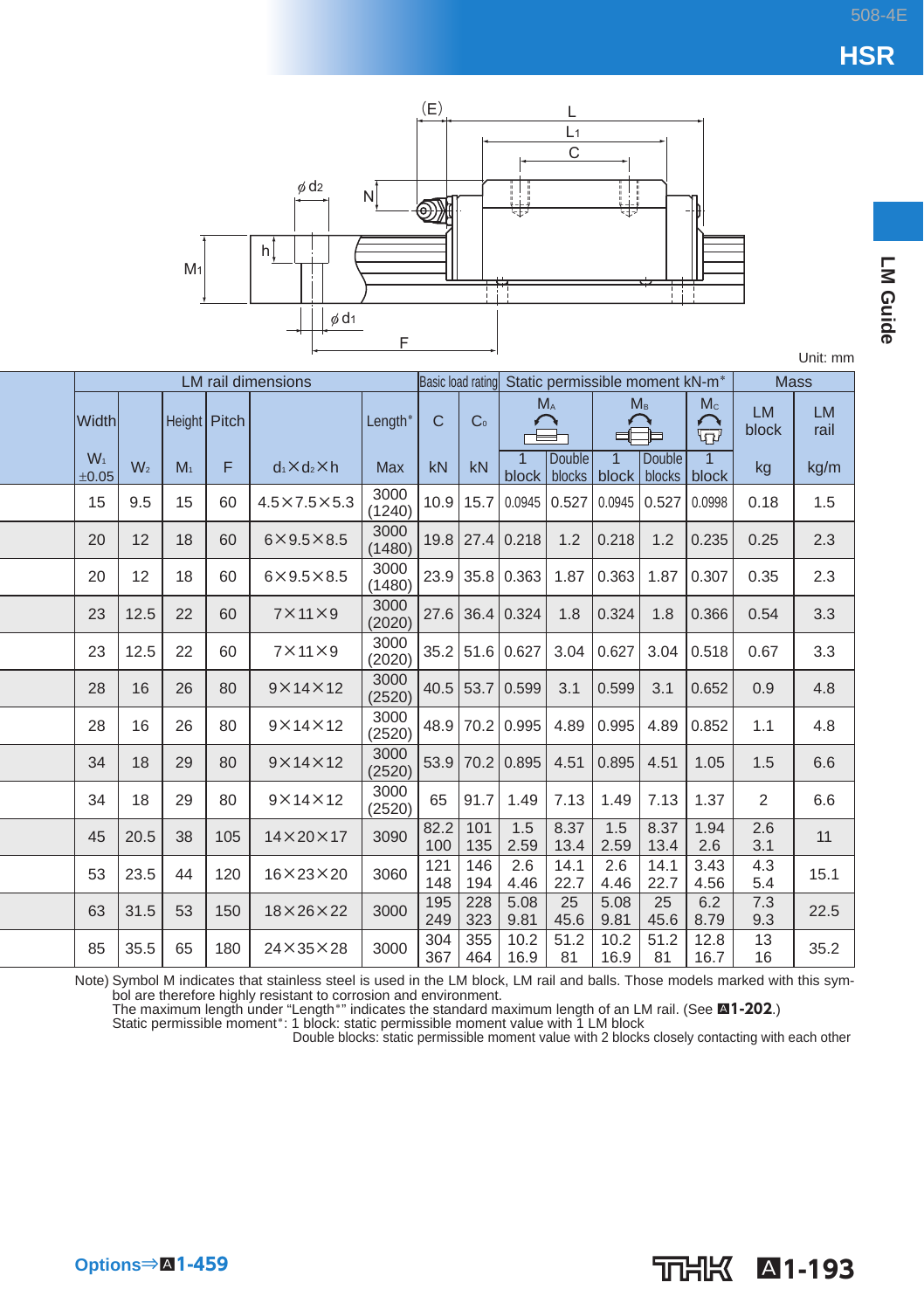## **Models HSR-YR and HSR-YRM**



|                              |    | <b>Outer dimensions</b> |                                |                |      |              | <b>LM block dimensions</b> |                |      |                |     |                  |                |
|------------------------------|----|-------------------------|--------------------------------|----------------|------|--------------|----------------------------|----------------|------|----------------|-----|------------------|----------------|
| Model No.                    | M  | W                       | Height   Width   Length  <br>L | B <sub>1</sub> | B    | $\mathsf{C}$ | $S\times\ell$              | $\mathbf{L}_1$ | K    | $\overline{N}$ | E   | Grease<br>nipple | $H_3$          |
| HSR 15YR<br><b>HSR 15YRM</b> | 28 | 33.5                    | 56.6                           | 4.3            | 11.5 | 18           | $M4 \times 5$              | 38.8           | 23.3 | 8.3            | 5.5 | PB1021B          | 4.7            |
| HSR 20YR<br>HSR 20YRM        | 30 | 43.5                    | 74                             | $\overline{4}$ | 11.5 | 25           | $M5\times 6$               | 50.8           | 26   | 5              | 12  | B-M6F            | $\overline{4}$ |
| HSR 25YR<br>HSR 25YRM        | 40 | 47.5                    | 83.1                           | 6              | 16   | 30           | $M6\times 6$               | 59.5           | 34.5 | 10             | 12  | B-M6F            | 5.5            |
| HSR 30YR<br>HSR 30YRM        | 45 | 59.5                    | 98                             | 8              | 16   | 40           | M6X9                       | 70.4           | 38   | 10             | 12  | B-M6F            | $\overline{7}$ |
| HSR 35YR<br>HSR 35YRM        | 55 | 69.5                    | 109.4                          | 8              | 23   | 43           | $M8\times10$               | 80.4           | 47.5 | 15             | 12  | B-M6F            | 7.5            |
| HSR 45YR                     | 70 | 85.5                    | 139                            | 10             | 30   | 55           | $M10\times 14$             | 98             | 60   | 20             | 16  | <b>B-PT1/8</b>   | 10             |
| HSR 55YR                     | 80 | 99.5                    | 163                            | 12             | 32   | 70           | $M12\times 15$             | 118            | 67   | 21             | 16  | <b>B-PT1/8</b>   | 13             |
| HSR 65YR                     | 90 | 124.5                   | 186                            | 12             | 35   | 85           | $M16 \times 22$            | 147            | 76   | 19             | 16  | <b>B-PT1/8</b>   | 14             |

### **Model number coding**

#### Stainless Type of Model **HSR25 YR 2 UU C0 M +1200L P T M - H**

Radial clearance symbol (\*2) Normal (No symbol) Light preload (C1) Medium preload (C0)

number

Contamination protection accessory symbol (\*1)

No. of LM blocks used on the same rail

LM block

steel LM block

LM rail length  $(in mm)$ 

Stainless

steel LM rail Symbol for No. of rails used on the same

Symbol for LM rail plane (\*4) jointed use

Accuracy symbol (\*3)

Normal grade (No Symbol)/High accuracy grade (H) Precision grade (P)/Super precision grade (SP) Ultra precision grade (UP)

(\*1) See contamination protection accessory on A**1-496** . (\*2) See A**1-71** . (\*3) See A**1-76** . (\*4) See A**1-13** .

Note) This model number indicates that a single-rail unit constitutes one set. (i.e., required number of sets when 2 rails are used in parallel is 2 at a minimum.)



**A1-194** TOHK the corresponding model number in the Technical site. https://tech.thk.com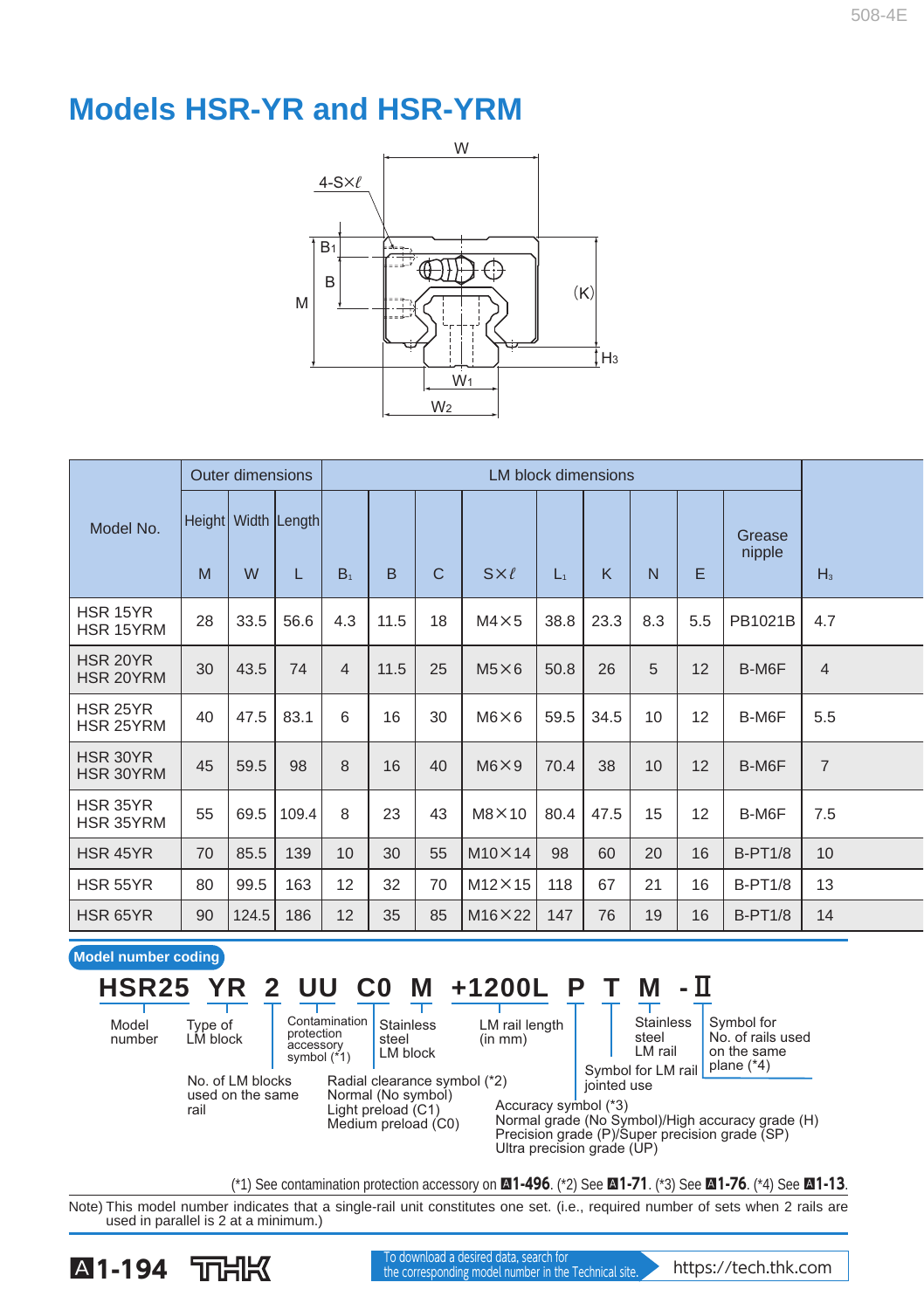**LM Guide** 



Unit: mm

|                |                |                |     | <b>LM</b> rail dimensions |                | Basic load rating |                |                 | Static permissible moment kN-m <sup>*</sup> |                         |                  |                | <b>Mass</b>        |                   |
|----------------|----------------|----------------|-----|---------------------------|----------------|-------------------|----------------|-----------------|---------------------------------------------|-------------------------|------------------|----------------|--------------------|-------------------|
| Width          |                | Height Pitch   |     |                           | Length*        | $\mathsf{C}$      | C <sub>0</sub> |                 | $M_A$                                       | Mв                      |                  | Mc<br>$\Omega$ | <b>LM</b><br>block | <b>LM</b><br>rail |
| $W_1$<br>±0.05 | W <sub>2</sub> | M <sub>1</sub> | F   | $d_1 \times d_2 \times h$ | <b>Max</b>     | kN                | kN             | block           | <b>Double</b><br>blocks                     | $\overline{1}$<br>block | Double<br>blocks | block          | kg                 | kg/m              |
| 15             | 24             | 15             | 60  | $4.5\times7.5\times5.3$   | 3000<br>(1240) |                   | $10.9$   15.7  | 0.0945          | $0.527$ 0.0945                              |                         | 0.527            | 0.0998         | 0.18               | 1.5               |
| 20             | 31.5           | 18             | 60  | $6\times9.5\times8.5$     | 3000<br>(1480) |                   |                | 19.8 27.4 0.218 | 1.2                                         | 0.218                   | 1.2              | 0.235          | 0.25               | 2.3               |
| 23             | 35             | 22             | 60  | $7 \times 11 \times 9$    | 3000<br>(2020) |                   |                | 27.6 36.4 0.324 | 1.8                                         | 0.324                   | 1.8              | 0.366          | 0.54               | 3.3               |
| 28             | 43.5           | 26             | 80  | $9 \times 14 \times 12$   | 3000<br>(2520) | 40.5              |                | 53.7 0.599      | 3.1                                         | 0.599                   | 3.1              | 0.652          | 0.9                | 4.8               |
| 34             | 51.5           | 29             | 80  | $9 \times 14 \times 12$   | 3000<br>(2520) |                   |                | 53.9 70.2 0.895 | 4.51                                        | 0.895                   | 4.51             | 1.05           | 1.5                | 6.6               |
| 45             | 65             | 38             | 105 | $14\times20\times17$      | 3090           | 82.2              | 101            | 1.5             | 8.37                                        | 1.5                     | 8.37             | 1.94           | 2.6                | 11                |
| 53             | 76             | 44             | 120 | $16 \times 23 \times 20$  | 3060           | 121               | 146            | 2.6             | 14.1                                        | 2.6                     | 14.1             | 3.43           | 4.3                | 15.1              |
| 63             | 93             | 53             | 150 | $18\times26\times22$      | 3000           | 195               | 228            | 5.08            | 25                                          | 5.08                    | 25               | 6.2            | 7.3                | 22.5              |

Note) Symbol M indicates that stainless steel is used in the LM block, LM rail and balls. Those models marked with this symbol are therefore highly resistant to corrosion and environment.<br>The maximum length under "Length\*"

Double blocks: static permissible moment value with 2 blocks closely contacting with each other

A**1-195**

 $\overline{\phantom{a}}$ 

֖֖֚֚֚֬֝֬֝֬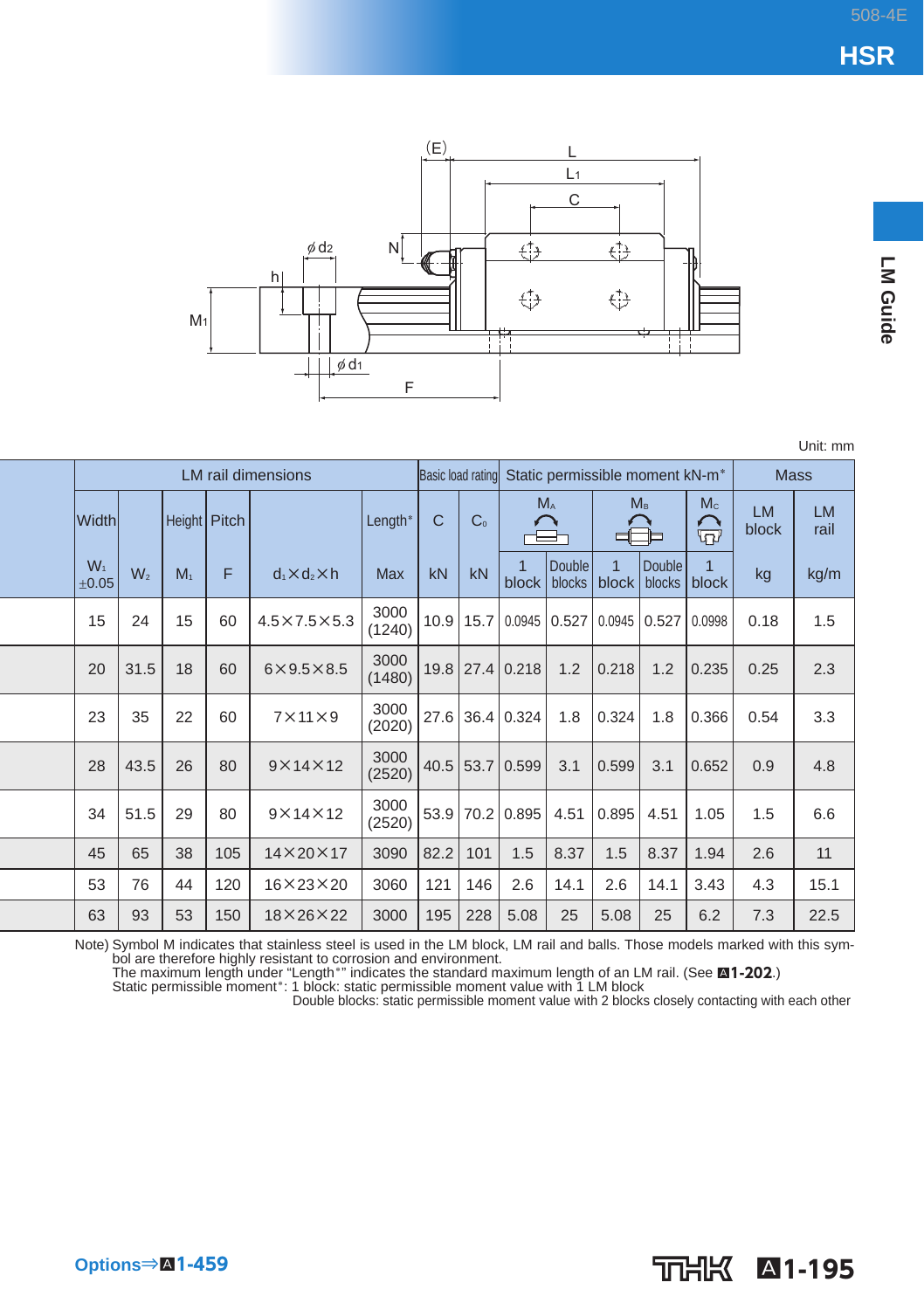## **Models HSR-CA, HSR-CAM, HSR-HA and HSR-HAM**



Models HSR20 to 35CA/HA/CAM/HAM Models HSR45 to 85CA/HA



|                                     |     |     | <b>Outer dimensions</b> |     | <b>LM block dimensions</b> |                 |              |              |      |                |      |                |    |                  |                |
|-------------------------------------|-----|-----|-------------------------|-----|----------------------------|-----------------|--------------|--------------|------|----------------|------|----------------|----|------------------|----------------|
| Model No.                           |     |     | Height Width Length     |     |                            |                 |              |              |      |                |      |                |    | Grease<br>nipple |                |
|                                     | M   | W   | L                       | B   | $\mathsf{C}$               | S               | $L_1$        | $\mathbf{t}$ | T    | T <sub>1</sub> | K    | N              | E  |                  | $H_3$          |
| HSR 20CA<br>HSR 20CAM               | 30  | 63  | 74                      | 53  | 40                         | M <sub>6</sub>  | 50.8         |              | 9.5  | 10             | 26   | 5              | 12 | B-M6F            | 4              |
| <b>HSR 20HA</b><br><b>HSR 20HAM</b> | 30  | 63  | 90                      | 53  | 40                         | M6              | 66.8         |              | 9.5  | 10             | 26   | 5              | 12 | B-M6F            | $\overline{4}$ |
| HSR 25CA<br>HSR 25CAM               | 36  | 70  | 83.1                    | 57  | 45                         | M <sub>8</sub>  | 59.5         |              | 11   | 16             | 30.5 | 6              | 12 | B-M6F            | 5.5            |
| <b>HSR 25HA</b><br><b>HSR 25HAM</b> | 36  | 70  | 102.2                   | 57  | 45                         | M8              | 78.6         |              | 11   | 16             | 30.5 | 6              | 12 | B-M6F            | 5.5            |
| HSR 30CA<br><b>HSR 30CAM</b>        | 42  | 90  | 98                      | 72  | 52                         | M10             | 70.4         |              | 9    | 18             | 35   | $\overline{7}$ | 12 | B-M6F            | $\overline{7}$ |
| <b>HSR 30HA</b><br><b>HSR 30HAM</b> | 42  | 90  | 120.6                   | 72  | 52                         | M <sub>10</sub> | 93           |              | 9    | 18             | 35   | $\overline{7}$ | 12 | B-M6F            | $\overline{7}$ |
| HSR 35CA<br><b>HSR 35CAM</b>        | 48  | 100 | 109.4                   | 82  | 62                         | M10             | 80.4         |              | 12   | 21             | 40.5 | 8              | 12 | B-M6F            | 7.5            |
| <b>HSR 35HA</b><br><b>HSR 35HAM</b> | 48  | 100 | 134.8                   | 82  | 62                         | M <sub>10</sub> | 105.8        |              | 12   | 21             | 40.5 | 8              | 12 | B-M6F            | 7.5            |
| <b>HSR 45CA</b><br>HSR 45HA         | 60  | 120 | 139<br>170.8            | 100 | 80                         | M12             | 98<br>129.8  | 25           | 13   | 15             | 50   | 10             | 16 | <b>B-PT1/8</b>   | 10             |
| HSR 55CA<br><b>HSR 55HA</b>         | 70  | 140 | 163<br>201.1            | 116 | 95                         | M14             | 118<br>156.1 | 29           | 13.5 | 17             | 57   | 11             | 16 | <b>B-PT1/8</b>   | 13             |
| HSR 65CA<br>HSR 65HA                | 90  | 170 | 186<br>245.5            | 142 | 110                        | M16             | 147<br>206.5 | 37           | 21.5 | 23             | 76   | 19             | 16 | <b>B-PT1/8</b>   | 14             |
| HSR 85CA<br>HSR 85HA                | 110 | 215 | 245.6<br>303            | 185 | 140                        | M20             | 178.6<br>236 | 55           | 28   | 30             | 94   | 23             | 16 | <b>B-PT1/8</b>   | 16             |

#### **Model number coding**

|                 |                                              |                       |                                                                                                 |          | HSR25 HA 2 QZ KKHH C0 M $+1300L$ P                                                                                                     |        |                                      |                                                                |
|-----------------|----------------------------------------------|-----------------------|-------------------------------------------------------------------------------------------------|----------|----------------------------------------------------------------------------------------------------------------------------------------|--------|--------------------------------------|----------------------------------------------------------------|
| Model<br>number | Tvpe of<br>LM block                          | With QZ<br>Lubricator | Contamination<br>protection<br>accessory<br>symbol $(*1)$                                       | LM block | Stainless steel LM rail length<br>(in mm)<br>Accuracy symbol (*3)                                                                      |        | <b>Stainless</b><br>steel<br>LM rail |                                                                |
|                 | No. of LM blocks<br>used on the same<br>rail |                       | Radial clearance symbol (*2)<br>Normal (No symbol)<br>Light preload (C1)<br>Medium preload (C0) |          | Normal grade (No Symbol)<br>High accuracy grade (H)<br>Precision grade (P)<br>Super precision grade (SP)<br>Ultra precision grade (UP) | Symbol | for LM rail<br>jointed use           | Symbol for<br>No. of rails used<br>on the same<br>plane $(*4)$ |

(\*1) See contamination protection accessory on A**1-496** . (\*2) See A**1-71** . (\*3) See A**1-76** . (\*4) See A**1-13** .

Note) This model number indicates that a single-rail unit constitutes one set. (i.e., required number of sets when 2 rails are used in parallel is 2 at a minimum.) Those models equipped with QZ Lubricator cannot have a grease nipple. When desiring a grease nipple for a model attached with QZ, contact THK.



**A1-196** TOHK the corresponding model number in the Technical site. https://tech.thk.com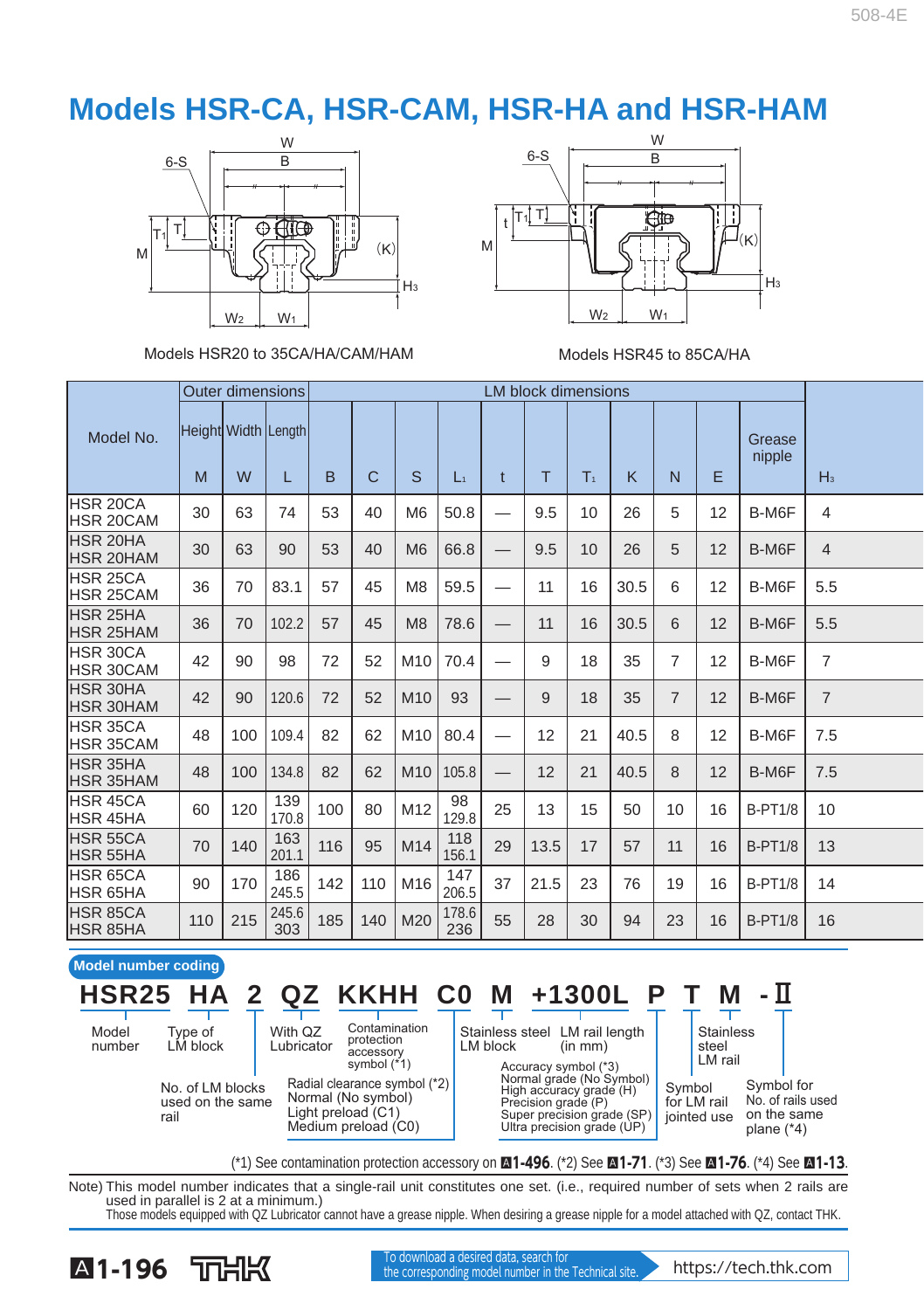**LM Guide** 



Unit: mm

| <b>LM</b> rail dimensions |                |                |              |                           |                |              |                |                 |                                  |                |                         | Basic load rating Static permissible moment kN-m <sup>*</sup> | <b>Mass</b>        |                   |
|---------------------------|----------------|----------------|--------------|---------------------------|----------------|--------------|----------------|-----------------|----------------------------------|----------------|-------------------------|---------------------------------------------------------------|--------------------|-------------------|
| <b>Width</b>              |                |                | Height Pitch |                           | Length*        | $\mathsf{C}$ | C <sub>0</sub> |                 | $M_A$                            |                | $M_{\rm B}$             | $M_{\odot}$<br>⌒<br>$\nabla$                                  | <b>LM</b><br>block | <b>LM</b><br>rail |
| $W_1$<br>±0.05            | W <sub>2</sub> | M <sub>1</sub> | F            | $d_1 \times d_2 \times h$ | <b>Max</b>     | kN           | kN             |                 | Double<br>block   blocks   block | $\overline{1}$ | <b>Double</b><br>blocks | $\mathbf 1$<br>block                                          | kg                 | kg/m              |
| 20                        | 21.5           | 18             | 60           | $6\times9.5\times8.5$     | 3000<br>(1480) | 19.8         | 27.4           | 0.218           | 1.2                              | 0.218          | 1.2                     | 0.235                                                         | 0.35               | 2.3               |
| 20                        | 21.5           | 18             | 60           | $6\times9.5\times8.5$     | 3000<br>(1480) | 23.9         |                | 35.8 0.363      | 1.87                             | 0.363          | 1.87                    | 0.307                                                         | 0.47               | 2.3               |
| 23                        | 23.5           | 22             | 60           | $7\times11\times9$        | 3000<br>(2020) | 27.6         |                | 36.4 0.324      | 1.8                              | 0.324          | 1.8                     | 0.366                                                         | 0.59               | 3.3               |
| 23                        | 23.5           | 22             | 60           | $7 \times 11 \times 9$    | 3000<br>(2020) |              |                | 35.2 51.6 0.627 | 3.04                             | 0.627          | 3.04                    | 0.518                                                         | 0.75               | 3.3               |
| 28                        | 31             | 26             | 80           | $9 \times 14 \times 12$   | 3000<br>(2520) |              |                | 40.5 53.7 0.599 | 3.1                              | 0.599          | 3.1                     | 0.652                                                         | 1.1                | 4.8               |
| 28                        | 31             | 26             | 80           | $9 \times 14 \times 12$   | 3000<br>(2520) | 48.9         |                | 70.2 0.995      | 4.89                             | 0.995          | 4.89                    | 0.852                                                         | 1.3                | 4.8               |
| 34                        | 33             | 29             | 80           | $9 \times 14 \times 12$   | 3000<br>(2520) | 53.9         |                | 70.2 0.895      | 4.51                             | 0.895          | 4.51                    | 1.05                                                          | 1.6                | 6.6               |
| 34                        | 33             | 29             | 80           | $9 \times 14 \times 12$   | 3000<br>(2520) | 65           | 91.7           | 1.49            | 7.13                             | 1.49           | 7.13                    | 1.37                                                          | 2                  | 6.6               |
| 45                        | 37.5           | 38             | 105          | $14\times20\times17$      | 3090           | 82.2<br>100  | 101<br>135     | 1.5<br>2.59     | 8.37<br>13.4                     | 1.5<br>2.59    | 8.37<br>13.4            | 1.94<br>2.6                                                   | 2.8<br>3.3         | 11                |
| 53                        | 43.5           | 44             | 120          | $16 \times 23 \times 20$  | 3060           | 121<br>148   | 146<br>194     | 2.6<br>4.46     | 14.1<br>22.7                     | 2.6<br>4.46    | 14.1<br>22.7            | 3.43<br>4.56                                                  | 4.5<br>5.7         | 15.1              |
| 63                        | 53.5           | 53             | 150          | $18\times26\times22$      | 3000           | 195<br>249   | 228<br>323     | 5.08<br>9.81    | 25<br>45.6                       | 5.08<br>9.81   | 25<br>45.6              | 6.2<br>8.79                                                   | 8.5<br>10.7        | 22.5              |
| 85                        | 65             | 65             | 180          | $24 \times 35 \times 28$  | 3000           | 304<br>367   | 355<br>464     | 10.2<br>16.9    | 51.2<br>81                       | 10.2<br>16.9   | 51.2<br>81              | 12.8<br>16.7                                                  | 17<br>23           | 35.2              |

Note) Symbol M indicates that stainless steel is used in the LM block, LM rail and balls. Those models marked with this symbol are therefore highly resistant to corrosion and environment.<br>The maximum length under "Length"

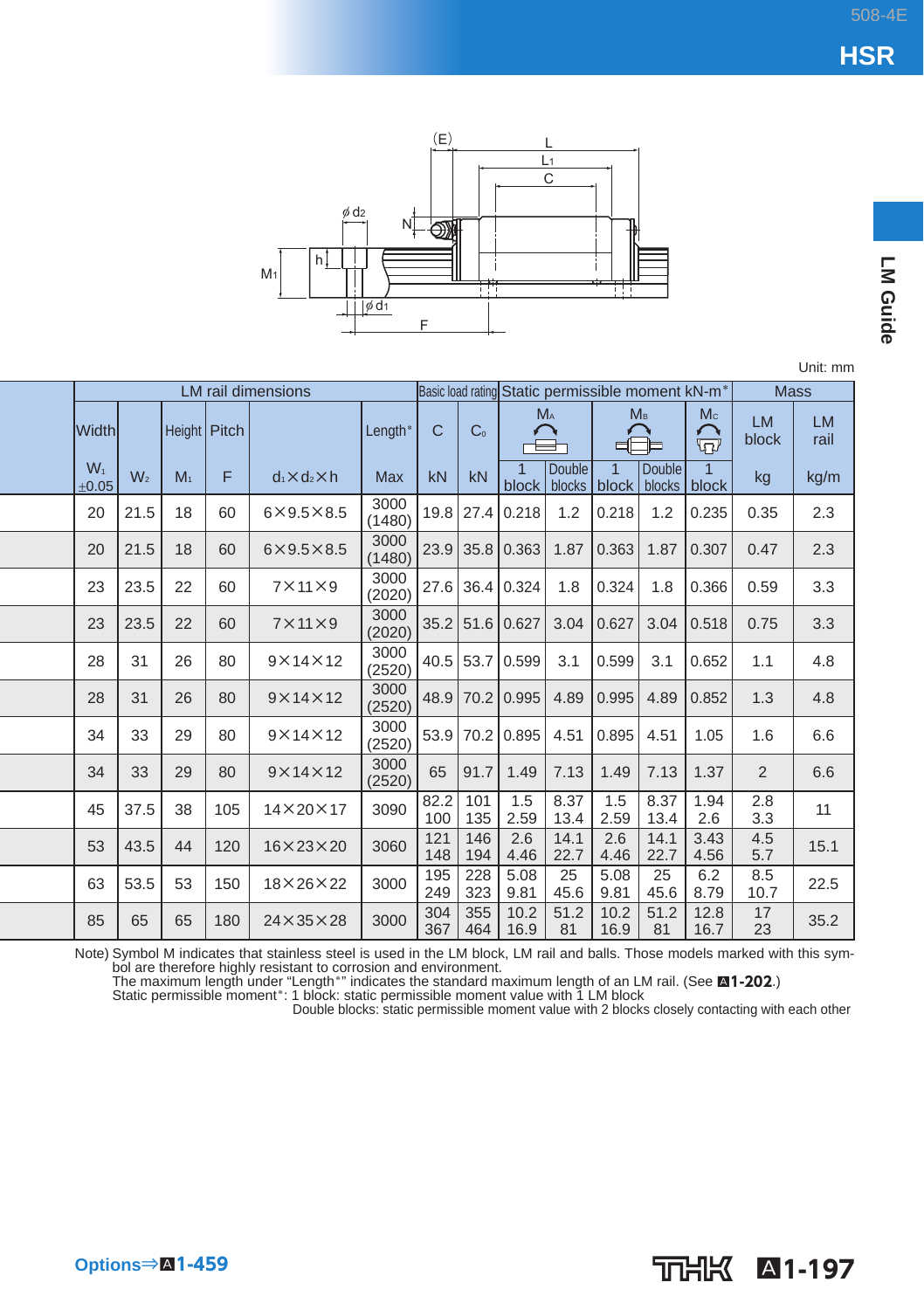

|                                      |     | <b>Outer dimensions</b> |                         | <b>LM block dimensions</b> |     |                |              |              |      |                 |      |                |    |                  |                |
|--------------------------------------|-----|-------------------------|-------------------------|----------------------------|-----|----------------|--------------|--------------|------|-----------------|------|----------------|----|------------------|----------------|
| Model No.                            |     |                         | Height   Width   Length |                            |     |                |              |              |      |                 |      |                |    | Grease<br>nipple |                |
|                                      | M   | W                       | L                       | B                          | C   | н              | $L_1$        | $\mathbf{t}$ | T    | T <sub>1</sub>  | K    | N              | E  |                  | $H_3$          |
| HSR 20CB<br><b>HSR 20CBM</b>         | 30  | 63                      | 74                      | 53                         | 40  | 6              | 50.8         | 10           | 9.5  | 10 <sup>1</sup> | 26   | 5              | 12 | B-M6F            | $\overline{4}$ |
| <b>HSR 20HB</b><br><b>HSR 20HBM</b>  | 30  | 63                      | 90                      | 53                         | 40  | 6              | 66.8         | 10           | 9.5  | 10              | 26   | 5              | 12 | B-M6F            | $\overline{4}$ |
| <b>HSR 25CB</b><br><b>HSR 25CBM</b>  | 36  | 70                      | 83.1                    | 57                         | 45  | 7              | 59.5         | 16           | 11   | 10              | 30.5 | 6              | 12 | B-M6F            | 5.5            |
| <b>HSR 25HB</b><br><b>HSR 25HBM</b>  | 36  | 70                      | 102.2                   | 57                         | 45  | $\overline{7}$ | 78.6         | 16           | 11   | 10              | 30.5 | 6              | 12 | B-M6F            | 5.5            |
| HSR 30CB<br><b>IHSR 30CBM</b>        | 42  | 90                      | 98                      | 72                         | 52  | 9              | 70.4         | 18           | 9    | 10              | 35   | $\overline{7}$ | 12 | B-M6F            | $\overline{7}$ |
| <b>HSR 30HB</b><br><b>HSR 30HBM</b>  | 42  | 90                      | 120.6                   | 72                         | 52  | 9              | 93           | 18           | 9    | 10              | 35   | $\overline{7}$ | 12 | B-M6F            | $\overline{7}$ |
| <b>HSR 35CB</b><br><b>IHSR 35CBM</b> | 48  | 100                     | 109.4                   | 82                         | 62  | 9              | 80.4         | 21           | 12   | 13              | 40.5 | 8              | 12 | B-M6F            | 7.5            |
| <b>HSR 35HB</b><br><b>HSR 35HBM</b>  | 48  | 100                     | 134.8                   | 82                         | 62  | 9              | 105.8        | 21           | 12   | 13              | 40.5 | 8              | 12 | B-M6F            | 7.5            |
| <b>HSR 45CB</b><br><b>HSR 45HB</b>   | 60  | 120                     | 139<br>170.8            | 100                        | 80  | 11             | 98<br>129.8  | 25           | 13   | 15              | 50   | 10             | 16 | <b>B-PT1/8</b>   | 10             |
| <b>HSR 55CB</b><br><b>HSR 55HB</b>   | 70  | 140                     | 163<br>201.1            | 116                        | 95  | 14             | 118<br>156.1 | 29           | 13.5 | 17              | 57   | 11             | 16 | <b>B-PT1/8</b>   | 13             |
| HSR 65CB<br><b>HSR 65HB</b>          | 90  | 170                     | 186<br>245.5            | 142                        | 110 | 16             | 147<br>206.5 | 37           | 21.5 | 23              | 76   | 19             | 16 | <b>B-PT1/8</b>   | 14             |
| HSR 85CB<br><b>HSR 85HB</b>          | 110 | 215                     | 245.6<br>303            | 185                        | 140 | 18             | 178.6<br>236 | 55           | 28   | 30              | 94   | 23             | 16 | <b>B-PT1/8</b>   | 16             |

#### **Model number coding**

#### Symbol for Symbol Stainless steel LM rail length (in mm) Contamination protection accessory symbol (\*1) With Q<sub>7</sub> Lubricator LM block Stainless steel<br>LM rail Accuracy symbol (\*3)<br>Normal grade (No Symbol) Radial clearance symbol (\*2) No. of LM blocks Type of LM block Model number **HSR35 CB 2 QZ ZZHH C0 M +1400L P T M -**Ⅱ

used on the same rail

Normal (No symbol) Light preload (C1) Medium preload (C0)

High accuracy grade (H) Precision grade (P) Super precision grade (SP) Ultra precision grade (UP)

No. of rails used on the same plane (\*4) for LM rail jointed use

(\*1) See contamination protection accessory on A**1-496** . (\*2) See A**1-71** . (\*3) See A**1-76** . (\*4) See A**1-13** .

Note) This model number indicates that a single-rail unit constitutes one set. (i.e., required number of sets when 2 rails are used in parallel is 2 at a minimum.) Those models equipped with QZ Lubricator cannot have a grease nipple. When desiring a grease nipple for a model attached with QZ, contact THK.



**A1-198** TOHK the corresponding model number in the Technical site. https://tech.thk.com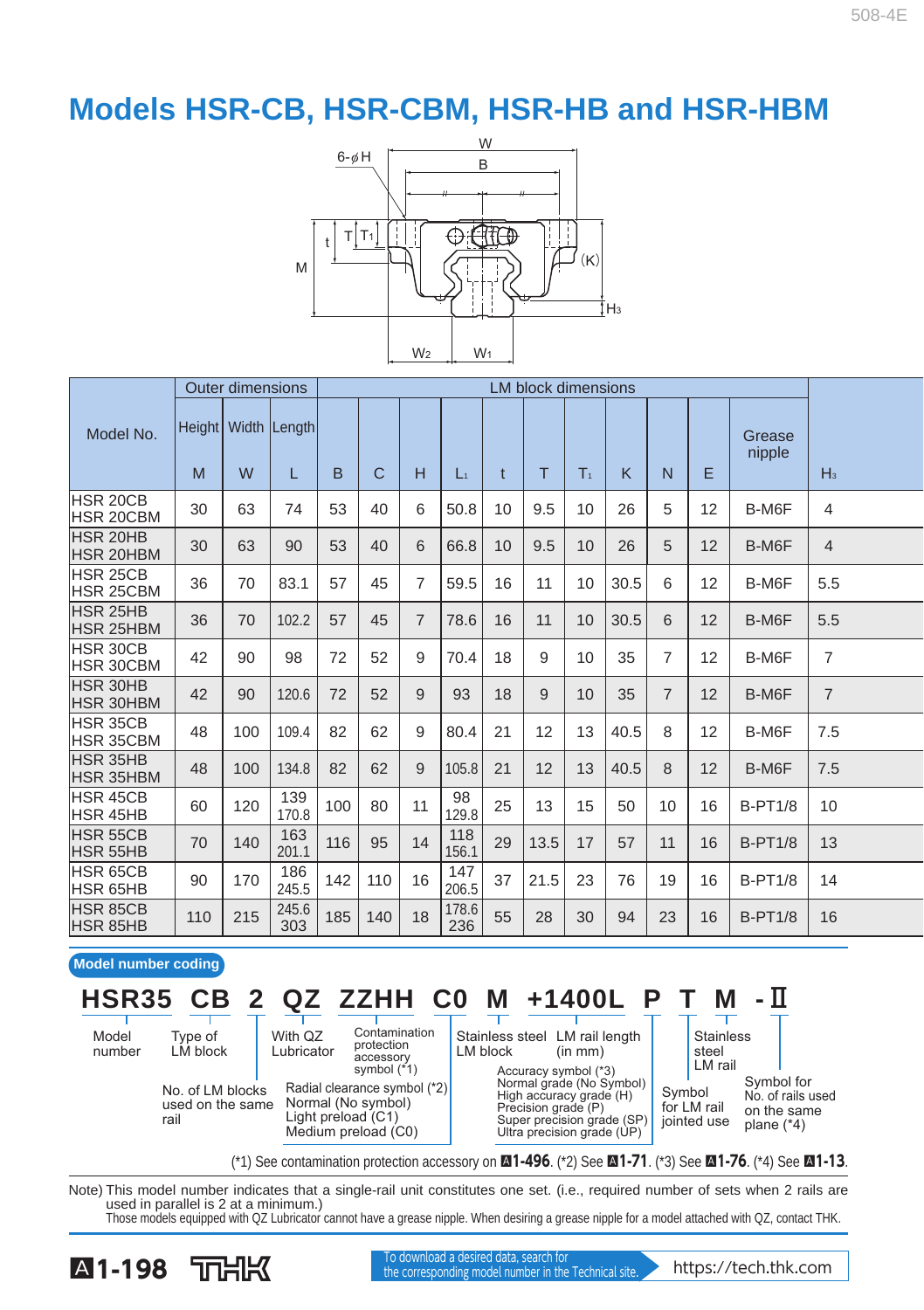

|                  |                |                |     |                           |                |                   |                |                 |                         |                         |                                             |                                                     |                    | Unit: mm          |
|------------------|----------------|----------------|-----|---------------------------|----------------|-------------------|----------------|-----------------|-------------------------|-------------------------|---------------------------------------------|-----------------------------------------------------|--------------------|-------------------|
|                  |                |                |     | <b>LM</b> rail dimensions |                | Basic load rating |                |                 |                         |                         | Static permissible moment kN-m <sup>*</sup> |                                                     | <b>Mass</b>        |                   |
| Width            |                | Height Pitch   |     |                           | Length*        | C                 | C <sub>0</sub> | $M_A$           |                         |                         | $M_{B}$                                     | Mc<br>$\curvearrowright$<br>$\overline{\mathbf{P}}$ | <b>LM</b><br>block | <b>LM</b><br>rail |
| $W_1$<br>$+0.05$ | W <sub>2</sub> | M <sub>1</sub> | F   | $d_1 \times d_2 \times h$ | <b>Max</b>     | kN                | kN             | block           | <b>Double</b><br>blocks | $\overline{1}$<br>block | <b>Double</b><br>blocks                     | block                                               | kg                 | kg/m              |
| 20               | 21.5           | 18             | 60  | $6\times9.5\times8.5$     | 3000<br>(1480) | 19.8              |                | 27.4 0.218      | 1.2                     | 0.218                   | 1.2                                         | 0.235                                               | 0.35               | 2.3               |
| 20               | 21.5           | 18             | 60  | $6\times9.5\times8.5$     | 3000<br>(1480) | 23.9              | 35.8           | 0.363           | 1.87                    | 0.363                   | 1.87                                        | 0.307                                               | 0.47               | 2.3               |
| 23               | 23.5           | 22             | 60  | $7 \times 11 \times 9$    | 3000<br>(2020) |                   |                | 27.6 36.4 0.324 | 1.8                     | 0.324                   | 1.8                                         | 0.366                                               | 0.59               | 3.3               |
| 23               | 23.5           | 22             | 60  | $7 \times 11 \times 9$    | 3000<br>(2020) | 35.2              |                | 51.6 0.627      | 3.04                    | 0.627                   | 3.04                                        | 0.518                                               | 0.75               | 3.3               |
| 28               | 31             | 26             | 80  | $9 \times 14 \times 12$   | 3000<br>(2520) | 40.5              |                | 53.7 0.599      | 3.1                     | 0.599                   | 3.1                                         | 0.652                                               | 1.1                | 4.8               |
| 28               | 31             | 26             | 80  | $9 \times 14 \times 12$   | 3000<br>(2520) | 48.9              | 70.2           | 0.995           | 4.89                    | 0.995                   | 4.89                                        | 0.852                                               | 1.3                | 4.8               |
| 34               | 33             | 29             | 80  | $9 \times 14 \times 12$   | 3000<br>(2520) | 53.9              |                | 70.2 0.895      | 4.51                    | 0.895                   | 4.51                                        | 1.05                                                | 1.6                | 6.6               |
| 34               | 33             | 29             | 80  | $9 \times 14 \times 12$   | 3000<br>(2520) | 65                | 91.7           | 1.49            | 7.13                    | 1.49                    | 7.13                                        | 1.37                                                | $\overline{2}$     | 6.6               |
| 45               | 37.5           | 38             | 105 | $14\times20\times17$      | 3090           | 82.2<br>100       | 101<br>135     | 1.5<br>2.59     | 8.37<br>13.4            | 1.5<br>2.59             | 8.37<br>13.4                                | 1.94<br>2.6                                         | 2.8<br>3.3         | 11                |
| 53               | 43.5           | 44             | 120 | $16 \times 23 \times 20$  | 3060           | 121<br>148        | 146<br>194     | 2.6<br>4.46     | 14.1<br>22.7            | 2.6<br>4.46             | 14.1<br>22.7                                | 3.43<br>4.56                                        | 4.5<br>5.7         | 15.1              |
| 63               | 53.5           | 53             | 150 | 18×26×22                  | 3000           | 195<br>249        | 228<br>323     | 5.08<br>9.81    | 25<br>45.6              | 5.08<br>9.81            | 25<br>45.6                                  | 6.2<br>8.79                                         | 8.5<br>10.7        | 22.5              |
| 85               | 65             | 65             | 180 | $24\times35\times28$      | 3000           | 304<br>367        | 355<br>464     | 10.2<br>16.9    | 51.2<br>81              | 10.2<br>16.9            | 51.2<br>81                                  | 12.8<br>16.7                                        | 17<br>23           | 35.2              |

Note) Symbol M indicates that stainless steel is used in the LM block, LM rail and balls. Those models marked with this symbol are therefore highly resistant to corrosion and environment.<br>The maximum length under "Length"

A**1-199**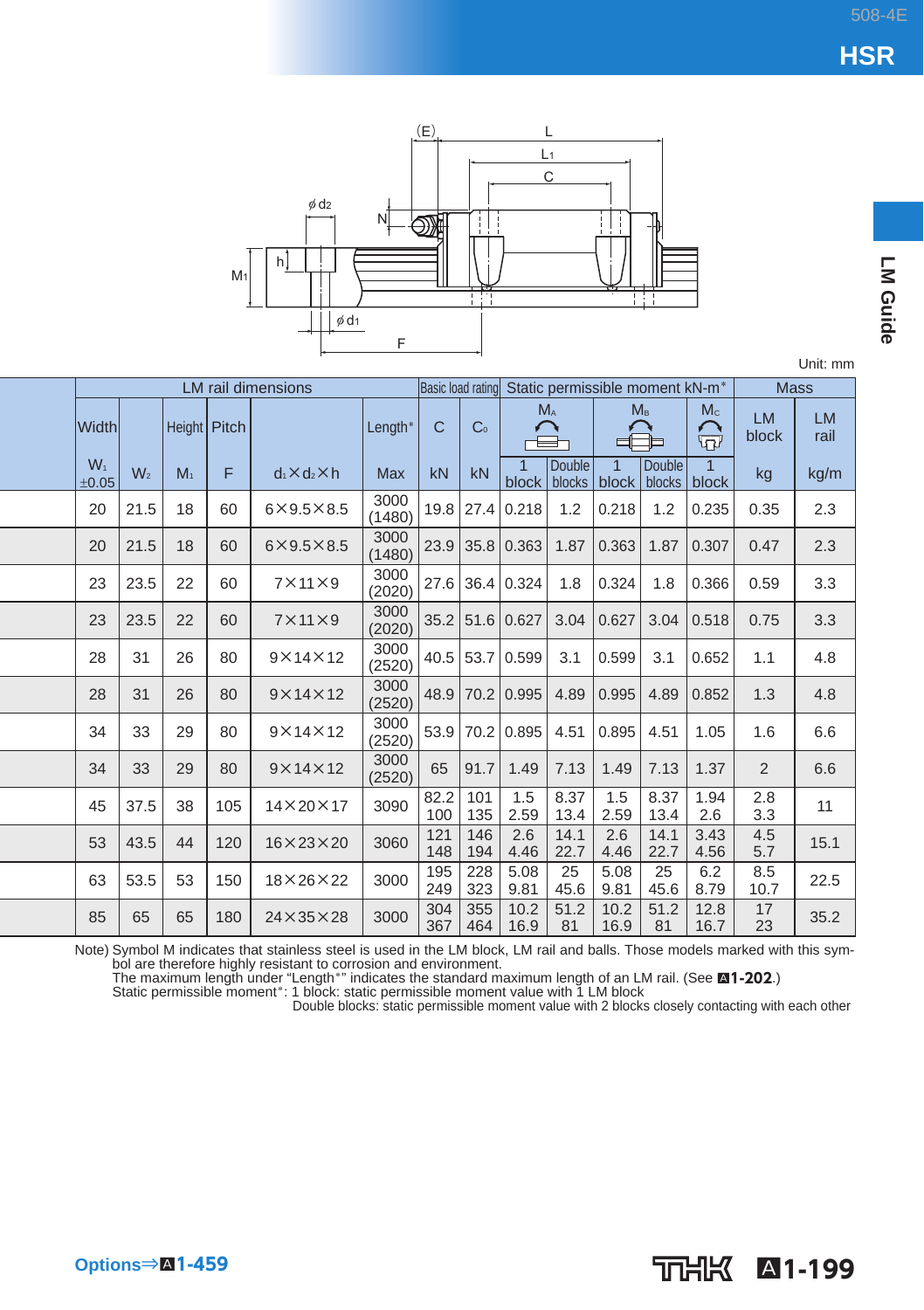## **Models HSR-HA, HSR-HB and HSR-HR**





Models HSR100 to 150HA Models HSR100 to 150HB

|                                                          |     | <b>Outer dimensions</b> |                         |                   | <b>LM block dimensions</b> |              |                           |       |                  |                 |     |      |    |                  |       |
|----------------------------------------------------------|-----|-------------------------|-------------------------|-------------------|----------------------------|--------------|---------------------------|-------|------------------|-----------------|-----|------|----|------------------|-------|
| Model No.                                                | M   | W                       | Height   Width   Length | B                 | C                          | H            | $S \times \ell$           | $L_1$ | т                | $T_{1}$         | K   | N    | E  | Grease<br>nipple | $H_3$ |
| HSR 100HA<br>HSR 100HB<br>HSR 100HR                      | 120 | 250<br>250<br>200       | 334                     | 220<br>220<br>130 | 200                        | –<br>20      | $M18*$<br>$M18\times27$   | 261   | 32<br>32<br>33   | 35<br>35<br>–   | 100 | 23   | 16 | <b>B-PT1/4</b>   | 20    |
| <b>HSR 120HA</b><br><b>HSR 120HB</b><br><b>HSR 120HR</b> | 130 | 290<br>290<br>220       | 365                     | 250<br>250<br>146 | 210                        | 22           | $M20*$<br>$M20 \times 30$ | 287   | 34<br>34<br>33.7 | 38<br>38<br>–   | 110 | 26.5 | 16 | <b>B-PT1/4</b>   | 20    |
| HSR 150HA<br><b>HSR 150HB</b><br><b>HSR 150HR</b>        | 145 | 350<br>350<br>266       | 396                     | 300<br>300<br>180 | 230                        | —<br>26<br>— | $M24*$<br>$M24 \times 35$ | 314   | 36<br>36<br>33   | 40<br>40<br>--- | 123 | 29   | 16 | <b>B-PT1/4</b>   | 22    |

Note) "\*" indicates a through hole.

rail

Type of LM block

### **Model number coding**

### LM rail length **HSR150 HR 2 UU C1 +2350L H T -**Ⅱ

Model number Contamination protection accessory symbol (\*1)

No. of LM blocks used on the same

Radial clearance symbol (\*2) Normal (No symbol) Light preload (C1) Medium preload (C0)

(in mm)

Symbol for LM rail jointed use

Symbol for No. of rails used on the same plane (\*4)

Accuracy symbol (\*3) Normal grade (No Symbol)/High accuracy grade (H) Precision grade (P)/Super precision grade (SP) Ultra precision grade (UP)

(\*1) See contamination protection accessory on A**1-496** . (\*2) See A**1-71** . (\*3) See A**1-76** . (\*4) See A**1-13** .

Note) This model number indicates that a single-rail unit constitutes one set. (i.e., required number of sets when 2 rails are used in parallel is 2 at a minimum.)

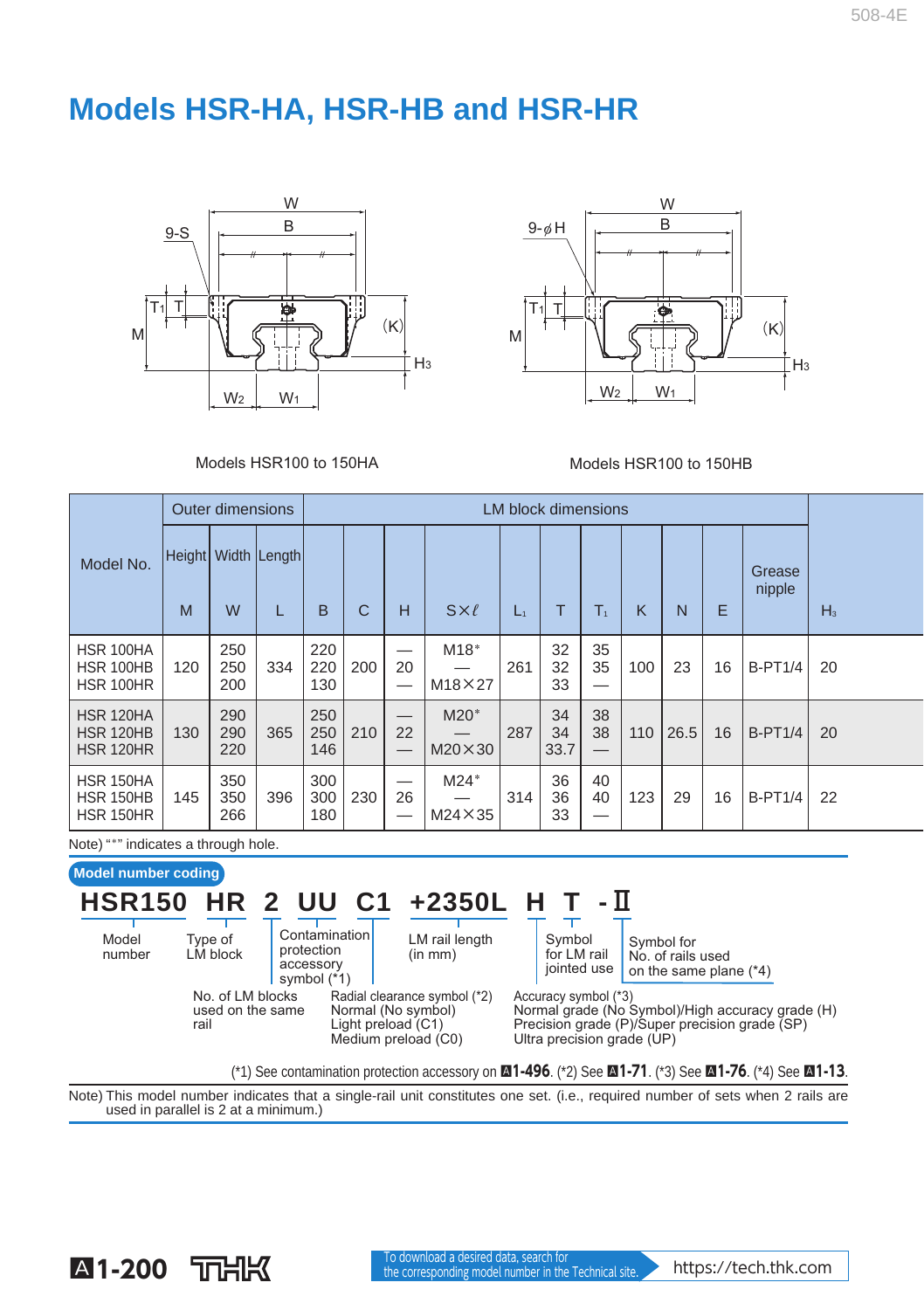





LM Guide **LM Guide**

#### Models HSR100 to 150HR

Unit: mm

|                |                  |                |     | <b>LM</b> rail dimensions |            |     |                | Basic load rating Static permissible moment kN-m <sup>*</sup> |                  |                       | <b>Mass</b>      |            |                    |                   |
|----------------|------------------|----------------|-----|---------------------------|------------|-----|----------------|---------------------------------------------------------------|------------------|-----------------------|------------------|------------|--------------------|-------------------|
| <b>Width</b>   |                  | Height Pitch   |     |                           | Length*    | C   | C <sub>0</sub> | M <sub>A</sub><br>⋿                                           |                  | M <sub>B</sub>        |                  | Mc<br>ଳି   | <b>LM</b><br>block | <b>LM</b><br>rail |
| $W_1$<br>±0.05 | W <sub>2</sub>   | M <sub>1</sub> | F   | $d_1 \times d_2 \times h$ | <b>Max</b> | kN  | kN             | $\overline{A}$<br>block                                       | Double<br>blocks | $\mathbf{1}$<br>block | Double<br>blocks | 1<br>block | kg                 | kg/m              |
| 100            | 75<br>75<br>50   | 70             | 210 | $26 \times 39 \times 32$  | 3000       | 441 | 540            | 20.7                                                          | 105              | 20.7                  | 105              | 24.1       | 32                 | 49                |
| 114            | 88<br>88<br>53   | 75             | 230 | $33 \times 48 \times 43$  | 3000       | 540 | 653            | 27.5                                                          | 138              | 27.5                  | 138              | 33.3       | 43                 | 61                |
| 144            | 103<br>103<br>61 | 85             | 250 | $39\times58\times46$      | 3000       | 518 | 728            | 33.6                                                          | 167              | 33.6                  | 167              | 45.2       | 62                 | 87                |

Note) The maximum length under "Length"" indicates the standard maximum length of an LM rail. (See **⊠1-202**.)<br>Static permissible moment\*: 1 block: static permissible moment\* value with 1 LM block<br>Double blocks: static per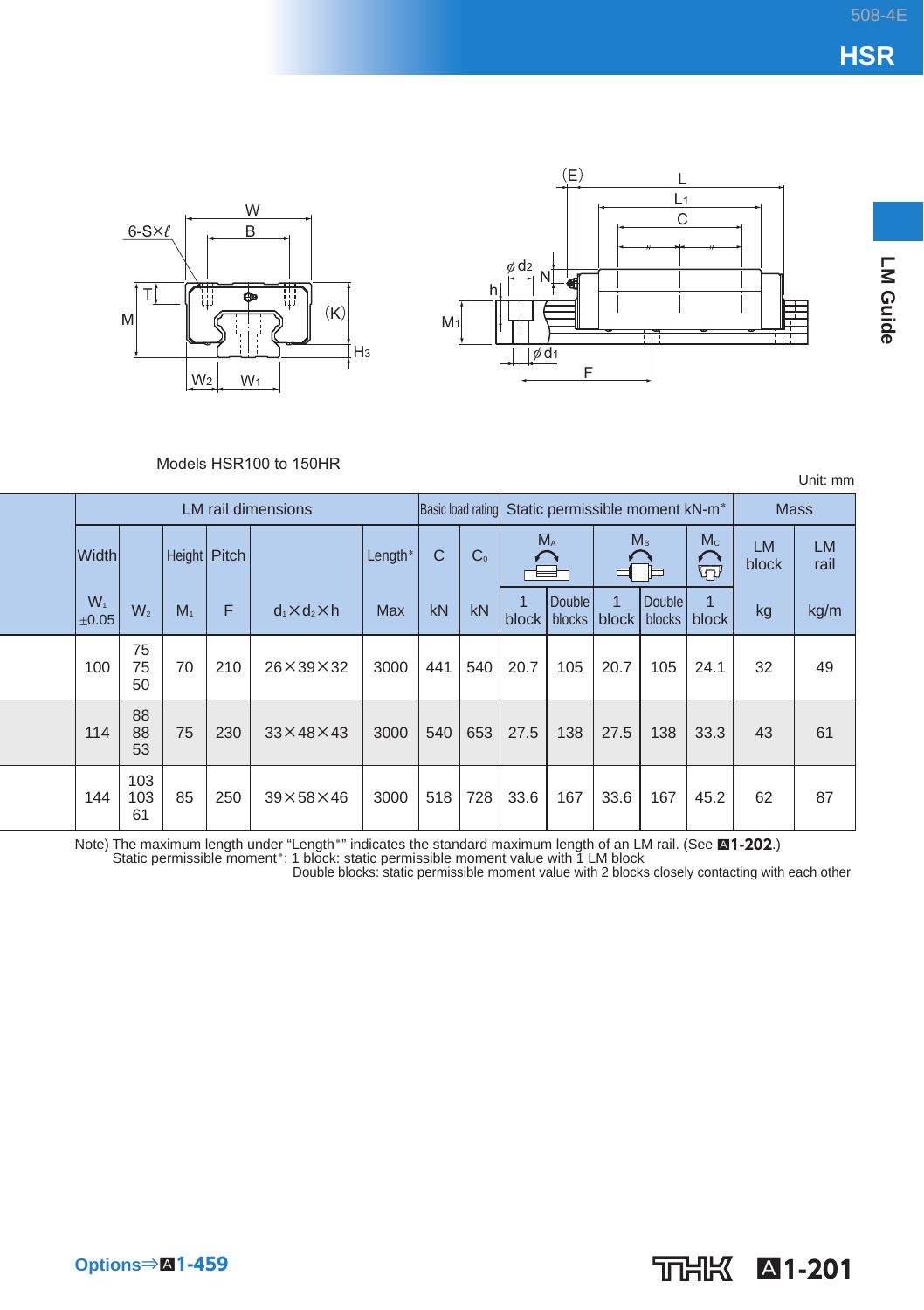### **Standard Length and Maximum Length of the LM Rail**

Table1 shows the standard lengths and the maximum lengths of model HSR variations. If the maximum length of the desired LM rail exceeds them, jointed rails will be used. Contact THK for details. For the G dimension when a special length is required, we recommend selecting the corresponding G value from the table. The longer the G dimension is, the less stable the G area may become after installation, thus causing an adverse impact to accuracy.



Table1 Standard Length and Maximum Length of the LM Rail for Model HSR Unit: mm

| Model No.         |     |               |        |                |                       |              |                |                       |              |      |                |      |      |      | HSR 8 HSR 10 HSR 12 HSR 15 HSR 20 HSR 25 HSR 30 HSR 35 HSR 45 HSR 55 HSR 65 HSR 85 HSR 100 HSR 120 HSR 150 |
|-------------------|-----|---------------|--------|----------------|-----------------------|--------------|----------------|-----------------------|--------------|------|----------------|------|------|------|------------------------------------------------------------------------------------------------------------|
|                   | 35  | 45            | 70     | 160            | 160                   | 220          | 280            | 280                   | 570          | 780  | 1270           | 1530 | 1340 | 1470 | 1600                                                                                                       |
|                   | 55  | 70            | 110    | 220            | 220                   | 280          | 360            | 360                   | 675          | 900  | 1570           | 1890 | 1760 | 1930 | 2100                                                                                                       |
|                   | 75  | 95            | 150    | 280            | 280                   | 340          | 440            | 440                   | 780          | 1020 | 2020           | 2250 | 2180 | 2390 | 2350                                                                                                       |
|                   | 95  | 120           | 190    | 340            | 340                   | 400          | 520            | 520                   | 885          | 1140 | 2620           | 2610 | 2600 |      |                                                                                                            |
|                   | 115 | 145           | 230    | 400            | 400                   | 460          | 600            | 600                   | 990          | 1260 |                |      |      |      |                                                                                                            |
|                   | 135 | 170           | 270    | 460            | 460                   | 520          | 680            | 680                   | 1095         | 1380 |                |      |      |      |                                                                                                            |
|                   | 155 | 195           | 310    | 520            | 520                   | 580          | 760            | 760                   | 1200         | 1500 |                |      |      |      |                                                                                                            |
|                   | 175 | 220           | 350    | 580            | 580                   | 640          | 840            | 840                   | 1305         | 1620 |                |      |      |      |                                                                                                            |
|                   | 195 | 245           | 390    | 640            | 640                   | 700          | 920            | 920                   | 1410         | 1740 |                |      |      |      |                                                                                                            |
|                   | 215 | 270           | 430    | 700            | 700                   | 760          | 1000           | 1000                  | 1515         | 1860 |                |      |      |      |                                                                                                            |
|                   | 235 | 295           | 470    | 760            | 760                   | 820          | 1080           | 1080                  | 1620         | 1980 |                |      |      |      |                                                                                                            |
|                   | 255 | 320           | 510    | 820            | 820                   | 940          | 1160           | 1160                  | 1725         | 2100 |                |      |      |      |                                                                                                            |
|                   | 275 | 345           | 550    | 940            | 940                   | 1000         | 1240           | 1240                  | 1830         | 2220 |                |      |      |      |                                                                                                            |
| LM rail           |     | 370           | 590    | 1000           | 1000                  | 1060         | 1320           | 1320                  | 1935         | 2340 |                |      |      |      |                                                                                                            |
|                   |     | 395           | 630    | 1060           | 1060                  | 1120         | 1400           | 1400                  | 2040         | 2460 |                |      |      |      |                                                                                                            |
| standard length   |     | 420           | 670    | 1120           | 1120                  | 1180         | 1480           | 1480                  | 2145         | 2580 |                |      |      |      |                                                                                                            |
| (L <sub>o</sub> ) |     | 445           |        | 1180           | 1180                  | 1240         | 1560           | 1560                  | 2250         | 2700 |                |      |      |      |                                                                                                            |
|                   |     | 470           |        | 1240           | 1240                  | 1300         | 1640           | 1640                  | 2355         | 2820 |                |      |      |      |                                                                                                            |
|                   |     |               |        | 1360           | 1360                  | 1360         | 1720           | 1720                  | 2460         | 2940 |                |      |      |      |                                                                                                            |
|                   |     |               |        | 1480           | 1480                  | 1420         | 1800           | 1800                  | 2565         | 3060 |                |      |      |      |                                                                                                            |
|                   |     |               |        | 1600           | 1600<br>1720          | 1480<br>1540 | 1880<br>1960   | 1880<br>1960          | 2670<br>2775 |      |                |      |      |      |                                                                                                            |
|                   |     |               |        |                | 1840                  | 1600         | 2040           | 2040                  | 2880         |      |                |      |      |      |                                                                                                            |
|                   |     |               |        |                | 1960                  | 1720         | 2200           | 2200                  | 2985         |      |                |      |      |      |                                                                                                            |
|                   |     |               |        |                | 2080                  | 1840         | 2360           | 2360                  | 3090         |      |                |      |      |      |                                                                                                            |
|                   |     |               |        |                | 2200                  | 1960         | 2520           | 2520                  |              |      |                |      |      |      |                                                                                                            |
|                   |     |               |        |                |                       | 2080         | 2680           | 2680                  |              |      |                |      |      |      |                                                                                                            |
|                   |     |               |        |                |                       | 2200         | 2840           | 2840                  |              |      |                |      |      |      |                                                                                                            |
|                   |     |               |        |                |                       | 2320         | 3000           | 3000                  |              |      |                |      |      |      |                                                                                                            |
|                   |     |               |        |                |                       | 2440         |                |                       |              |      |                |      |      |      |                                                                                                            |
| Standard pitch F  | 20  | 25            | 40     | 60             | 60                    | 60           | 80             | 80                    | 105          | 120  | 150            | 180  | 210  | 230  | 250                                                                                                        |
| G                 | 7.5 | 10            | 15     | 20             | 20                    | 20           | 20             | 20                    | 22.5         | 30   | 35             | 45   | 40   | 45   | 50                                                                                                         |
| Max length        |     | $(975)$ (995) | (1240) | 3000<br>(1240) | $\frac{3000}{(1480)}$ | 3000         | 3000<br>(2520) | $\frac{3000}{(2520)}$ |              |      | 3090 3060 3000 | 3000 | 3000 | 3000 | 3000                                                                                                       |

Note1) The maximum length varies with accuracy grades. Contact THK for details.

A**1-202**

Note2) If jointed rails are not allowed and a greater length than the maximum values above is required, contact THK.

Note3) The figures in the parentheses indicate the maximum lengths of stainless steel made models.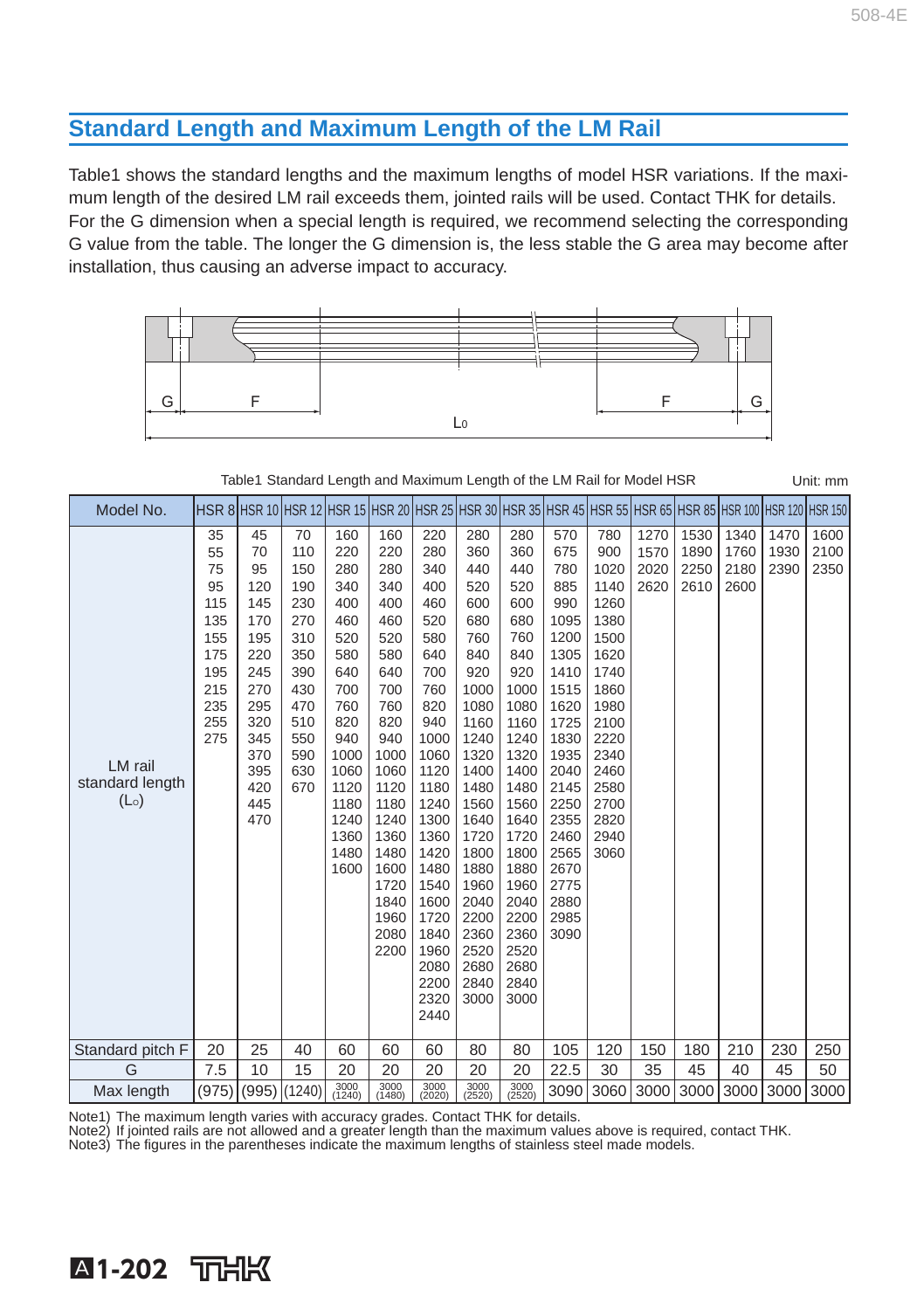LM Guide

### **Tapped-hole LM Rail Type of Model HSR**

HSR model rails also include a type where the LM rail is tapped from the bottom. This type is useful when mounting from the bottom of the base and when increased contamination protection is desired.



- (1) Determine the bolt length so that a clearance of 2 to 5 mm is secured between the bolt end and the bottom of the tap (effective tap depth). (See figure above.)
- (2) A tapped-hole LM rail type is available also for model HSR-YR.
- (3) For standard pitches of the taps, see Table1 on  $\blacksquare$ **1-202**.

Table2 Dimensions of the LM Rail Tap

Unit: mm

| Model No.     | S <sub>1</sub>  | Effective tap depth $\ell_1$ |
|---------------|-----------------|------------------------------|
| <b>HSR 15</b> | M <sub>5</sub>  |                              |
| <b>HSR 20</b> | M <sub>6</sub>  | 10                           |
| <b>HSR 25</b> | M <sub>6</sub>  | 12                           |
| <b>HSR 30</b> | M <sub>8</sub>  | 15                           |
| <b>HSR 35</b> | M <sub>8</sub>  | 17                           |
| <b>HSR 45</b> | M <sub>12</sub> | 24                           |
| <b>HSR 55</b> | M <sub>14</sub> | 24                           |
| <b>HSR 65</b> | M20             | 30                           |

**Model number coding**

## **HSR30A2UU +1000LH K**

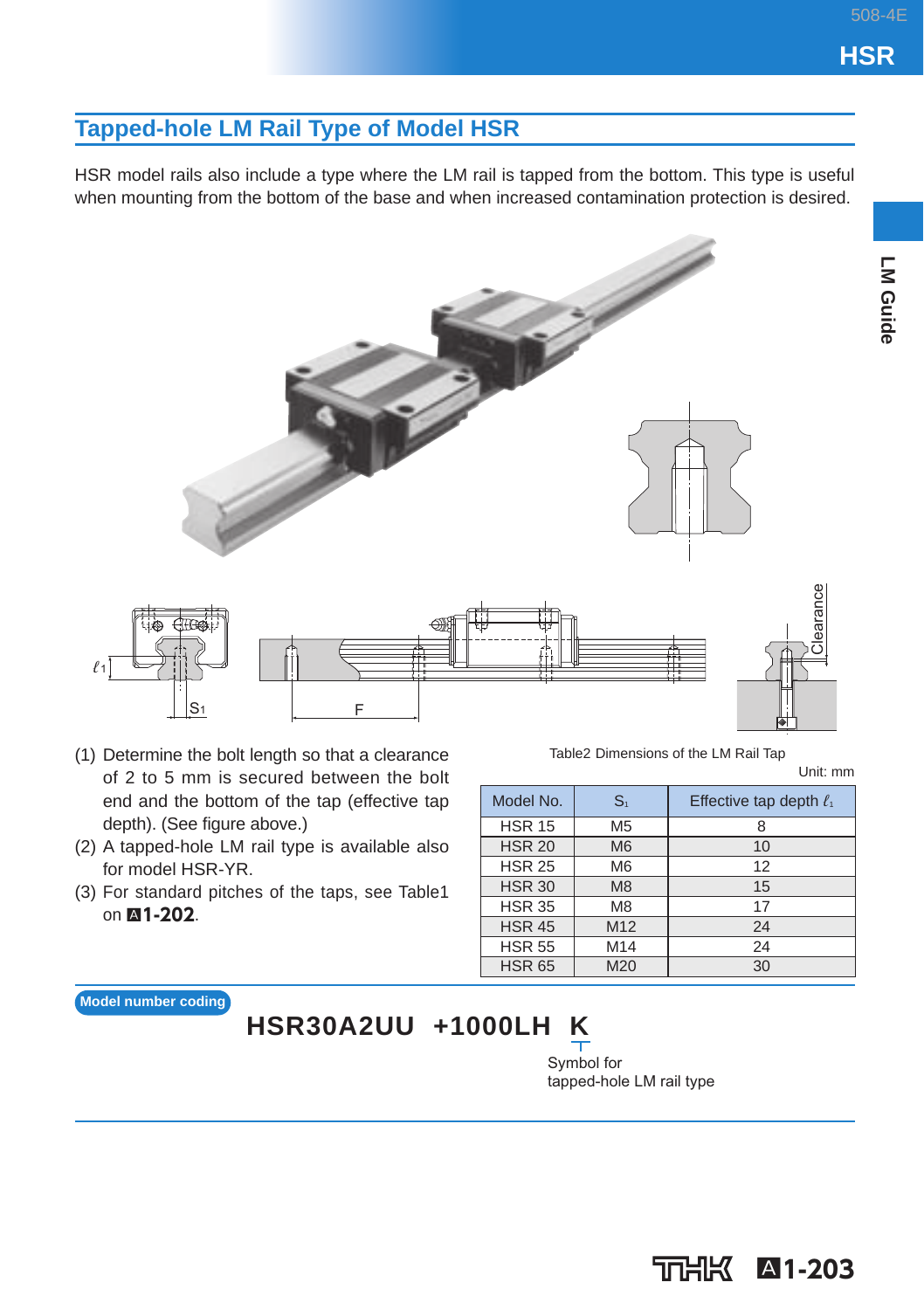### **Stopper**

In miniature model HSR, the balls fall out if the LM block comes off the LM rail.

For this reason, they are delivered with a stopper fitted to prevent the LM block from coming off the rail. If you remove the stopper when using the product, take care to ensure that overrun does not occur. Also, be aware that if the stopper is fitted when the product is installed, it may become misaligned due to vibration, shocks, etc.

Table3 Model HSR stopper (C type) specification table Unit: mm

| Model No. |    | œ  |
|-----------|----|----|
|           | 13 | 10 |
| $\cup$    | 16 |    |
| 2         | 20 | 15 |



Fig.1 Model HSR stopper (C type)

### **Greasing Hole**

### [**Semi-standard Greasing Hole for Model HSR**]

For model HSR, a semi-standard greasing hole is available. Specify the appropriate model number according to the application.



Type with a Greasing Hole Drilled on the Side Surface Type with a Greasing Hole Drilled on the Top Face